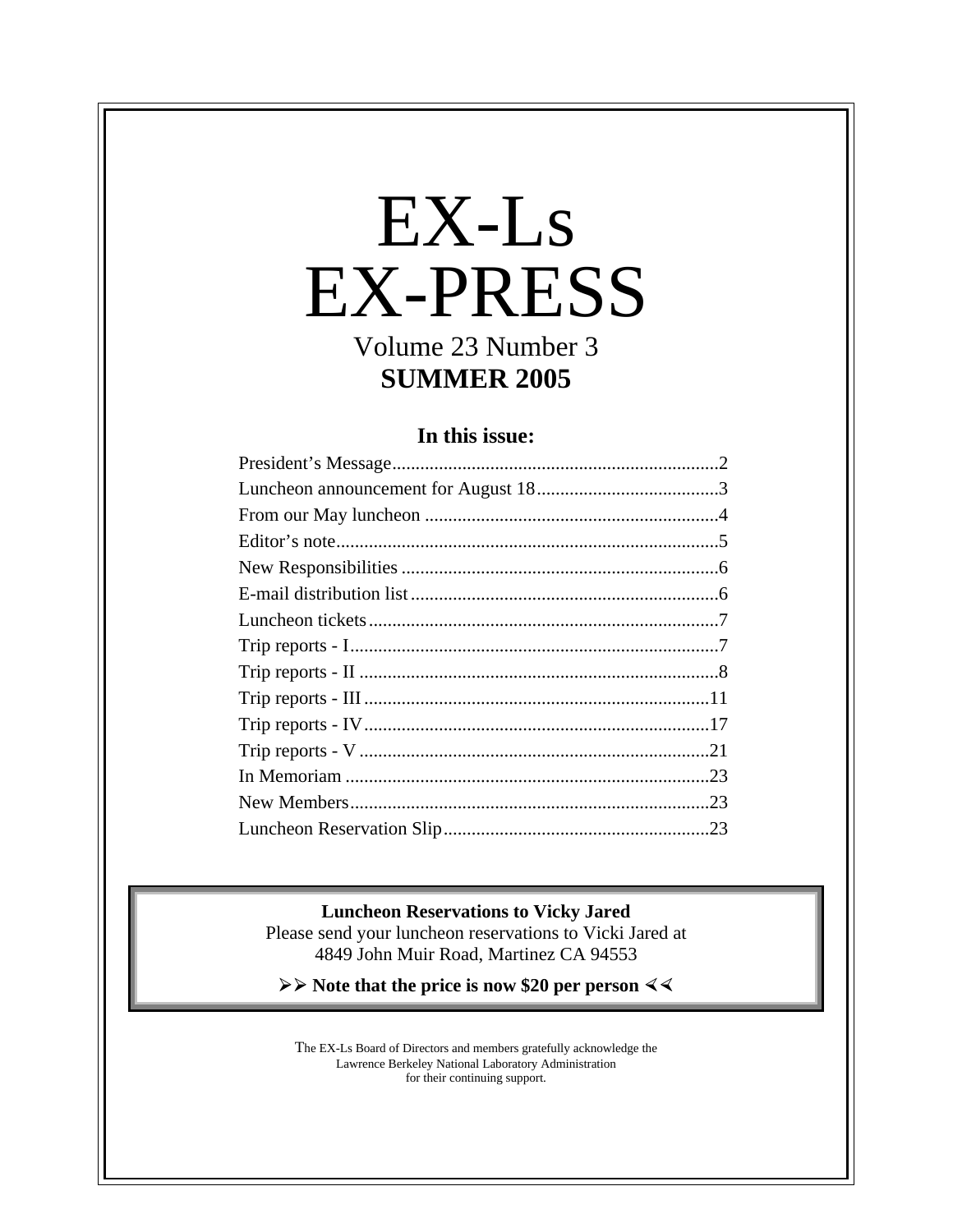Volume 23 #3: Summer 2005 (Published July 2005)

#### **PRESIDENT'S MESSAGE**

#### **Gene Binnall**

The EX-Ls Board meets four times a year, a little over a month before each luncheon. This is the official body chartered to carry on the business of the group and make the important decisions significant to the life of this group: Salmon, or Sole in August? After careful deliberation, using a mathematical progression that involves a single-bit binary series, the group has determined that Salmon is to be the selection for August. Of course this could change.

We do conduct a few other orders of business, too - some luncheon organization details - who will be our guest speaker? - how is our treasury (and our treasurer) holding up? - any updates for the web site? - input for the newsletter - any activities with University retirement groups that affect LBNL retirees - and we always get an interesting LBNL update from Terry Powell. What ever we do, we have fun. We meet in the LBNL cafeteria, and our meetings are open to all members. And, the cafeteria also has a great coffee bar that is open until 4:00 PM.

The July Board meeting was a little more special than usual. Thanks to Terry and her diligence, she convinced our Laboratory Director, Dr. Steven Chu, to join us for a half an hour or so of the meeting. Dr. Chu was quite pleased with how well the competition to award the LBNL management contract had gone. (Though he forgot to mention it, I'm sure that he had in the back of his mind how grateful he was for the EX-Ls' contributions that so greatly influenced the decision to award the contract to the University of California for another five years. It probably just slipped his mind). His big concern now is that the UC will score well enough in annual reviews to continue the contract for another five years without the necessity to recompete. We also had an opportunity to discuss the LBNL  $75<sup>th</sup>$  Anniversary Celebration coming up in 2006. Dr. Chu is very proud of Laboratory accomplishments, our close association with UCB, and the new directions in science that we have taken. He is enthusiastic about our potential for a few more Nobel Prizes. He also shared some of his ideas for the future including the possibility of new funding sources. He is exploring the possibility of more programs and facilities coordinated through campus and funded by the state. It was indeed an enjoyable and enlightening meeting.

Remember to keep looking for old photos and other memorabilia that can be used in displays at the LBNL  $75<sup>th</sup>$  Anniversary, probably about October of 2006. Also remember that you are eligible for no-cost membership with the UC Retirement Center. For more information, go to: http://thecenter.berkeley.edu/, or call their staff at (510) 642-5461. You can join on campus at 2 Boalt Hall #7200.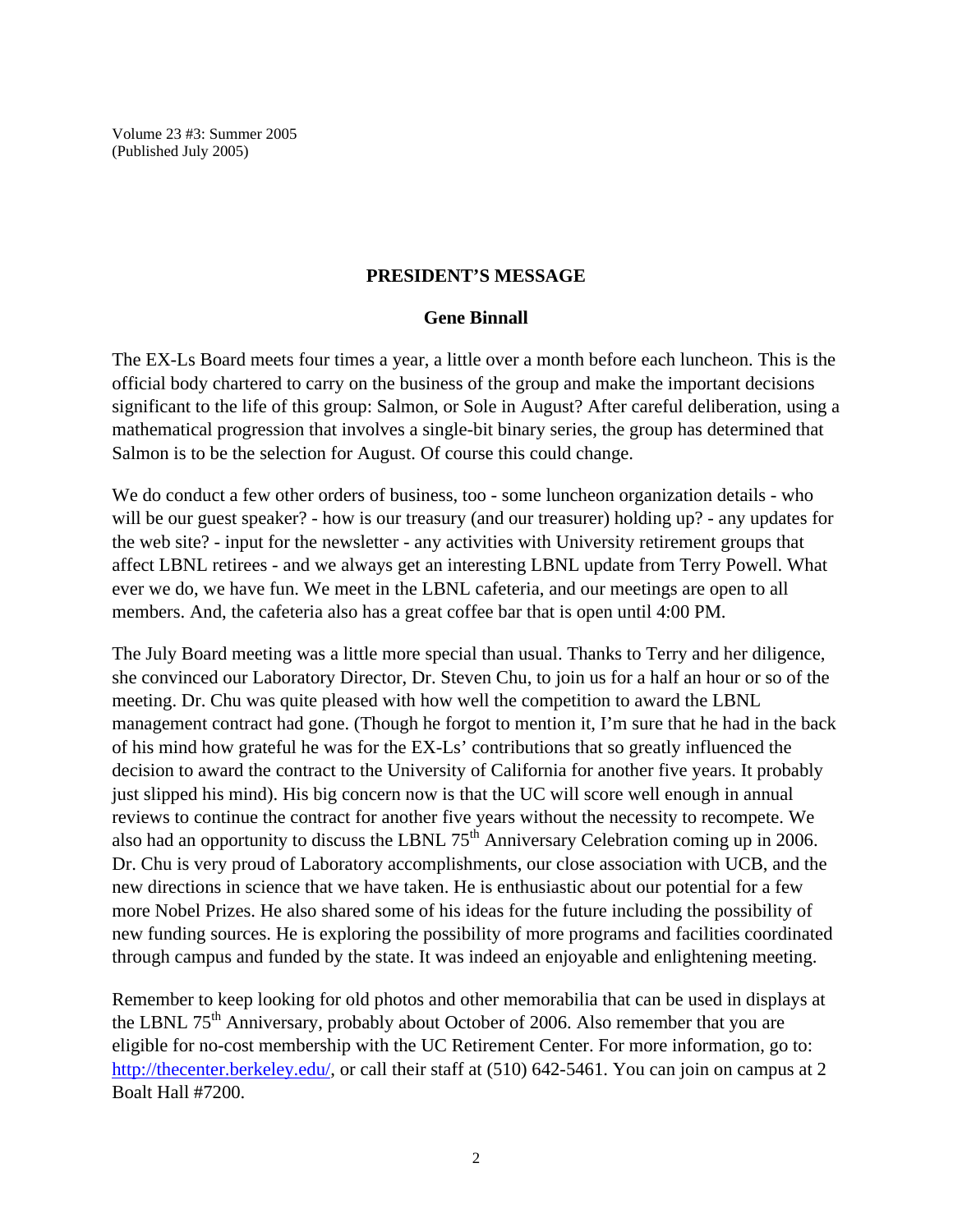

## **2005 Summer Lunch**

| Date:                | Thursday, August 18, 2005                                                                                                               |  |  |
|----------------------|-----------------------------------------------------------------------------------------------------------------------------------------|--|--|
| Where:               | <b>Spenger's Fresh Fish Grotto</b><br>1919 Fourth St.<br><b>Berkeley</b>                                                                |  |  |
| Time:                | <b>No-host Bar: 11:30 AM</b><br>Lunch Served: 12:00 Noon                                                                                |  |  |
| Speaker:             | <b>Mina Bissell</b>                                                                                                                     |  |  |
| Subject:             | Half the Secret of the Cell is Outside the Cell: The Role of                                                                            |  |  |
|                      | <b>Extracellular Matrix in Normal and Malignant Breast Tissue</b>                                                                       |  |  |
| Menu:                | Bay Shrimp Louie Salad (with cup of chowder)<br>Salmon (with dinner salad)<br>Flatiron Steak w/ mushroom demi-glaze (with dinner salad) |  |  |
| Cost:                | \$20 per person (PREPAID) $444$ Note price                                                                                              |  |  |
| <b>Reservations:</b> | Please make checks payable to EX-Ls. Send to<br><b>Vicky Jared</b><br>4849 John Muir Road<br>Martinez, CA 94553                         |  |  |

**Spenger's management policy makes it absolutely imperative that they receive reservations by August 15, 2005**

**(Reservation slip on last page)**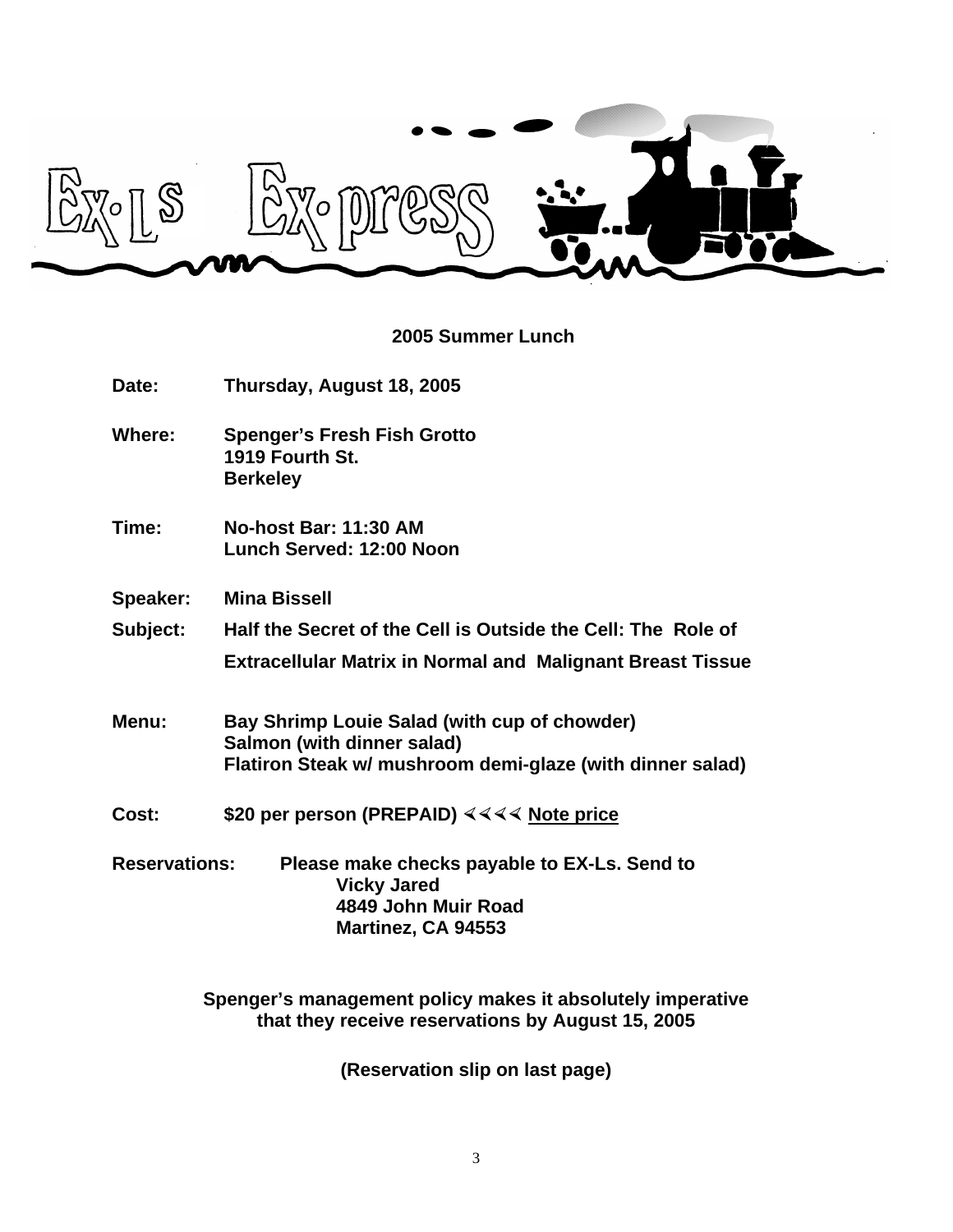#### **From our May lunch**

*Reported by John Kadyk, EX-Ls First Vice-President*: Lina Galtieri of the Physics division, entertained us with her slides of the recent trek she made to the basecamp of K2, the world's second highest mountain. K2 lies in the Karakoram range, and has an altitude of 28,251 feet (Mt. Everest is at 29,035 feet). The first ascent of K2 was done only relatively recently, in 1954, by an Italian team. Lina's month-long trip took place last summer, between July 29 and August 29. She was one of a group of six on a trek organized by an Australian company (Fieldtouring). They followed the route through Pakistan taken by the first climbers of K2. (American companies considered this Pakistan route to be too risky politically for US citizens, and their approach was instead from the Chinese side of K2. Lina thought the China route less interesting than the Pakistan route, which follows the lateral moraine of the Baltoro glacier and the Indus river.)

Her slides included spectacular mountain scenery as well as photos of the people and culture of the region, especially the beautiful mosques and palaces in Lahore. Also of special interest were the scenes of the Khyber pass connecting Pakistan and Afghanistan, which became an escape route for the Taliban during the Afghan-US war, and which may be the hiding place of Bin Laden. Security was very strict in most public places.

The trip began at Islamabad (1500 – 2000 feet elevation), on the Karakoram Highway along the Indus river to Skardu (8000′), a journey of two long days in a van, on a one-lane road with few passing places. This was a nerve-racking trip, since the driving was very fast, despite the limitations of the poor road. At Skardu, two days were spent awaiting the trek leader, porters, and supplies. Leaving then for Askoli (10,000′) by jeep, and still without porters, there was another hair-raising drive along steep river banks; one member of the group became ill and had to drop out of the trip entirely. There were no porters at Askoli either, but the group proceeded anyway, now on foot, on the actual hiking trek, with minimal equipment and food. The "leader" caught up with the group three days later, with a reduced contingent of porters.

It was 70 kilometers (about 45 miles) of difficult hiking, up and down for six days, to reach Concordia (16,800′), first through the foothills of the Karakoram range, then along the Baltoro Glacier lateral moraine. There was essentially no trail, only some "ducks" [for you non-trekkers out there, "ducks" are low cairns that serve as route markers (ed)] in very rocky terrain. This required eight days of strenuous hiking, with the oxygen content of the air less than half that at sea level. However, there was beautiful scenery enroute, and the weather was very good. Finally, on Aug. 14 Concordia was reached, and became the group camp for 5 nights. (Concordia was named after Place de la Concorde in Paris.) Many glaciers converge there, and it is surrounded by high snow-covered mountains on all sides – an exhilarating experience, much more impressive than at Kala Patar, above the Everest basecamp, said Lina (who was there in 1993).

Five days were spent in Concordia, including a hike around the Concordia area and a hike to the Godwin-Austen (another name for K2) glacier at 17,200′. On this latter hike, the full magnificence of K2 came into view. Thus far the weather had been gorgeous, but after this third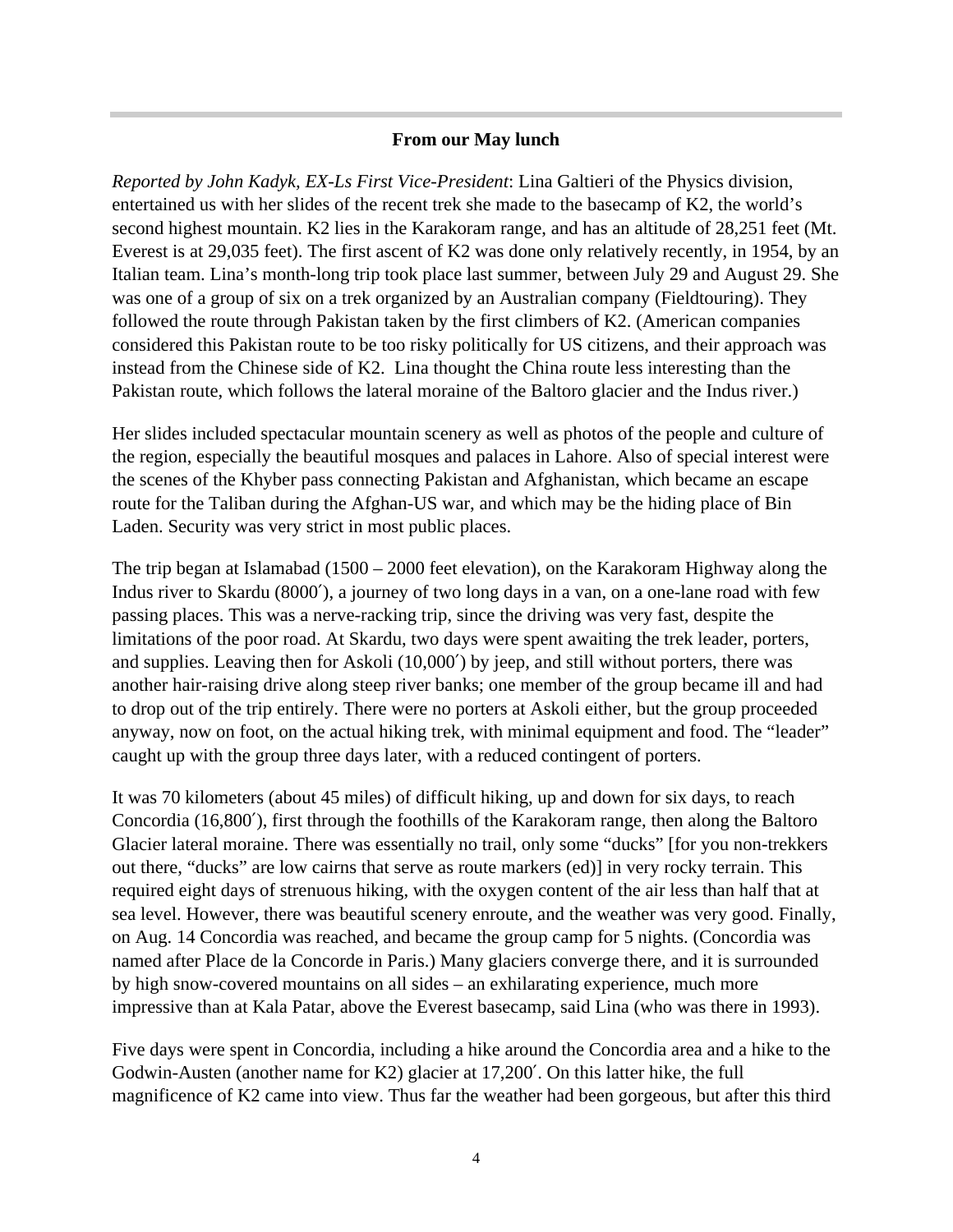day it began to turn, and a group member got altitude sickness, prompting a layover day. As the rain turned to snow, the plans for going up the Vigne Glacier to the Gondogoro La pass (18,800′) had to be abandoned. Concordia lay under six inches of snow as the group started back, following the same route. Coming back took only 3.5 days, hiking about 12 hours per day – very exhausting. One memorable experience on the return was when Lina "lost" the group, at night, about 400′ below the camp, and without a flashlight. Finally, two porters came to the rescue using kerosene lamps late at night (10:30 pm).

Lina recommends this trip (!), providing you have an experienced and reliable leader: her group did it with essentially no guide. Afterwards, however, she says, you remember only the good parts.

| Luncheon Attendees:    |                        |                        |
|------------------------|------------------------|------------------------|
| <b>Maxine Adams</b>    | Janis & Ned Dairiki    | <b>Bob Mortiboy</b>    |
| Al Amon                | Jack & Darlene Franck  | <b>Barrie Pardoe</b>   |
| Shirley Ashley         | <b>Bill Gilbert</b>    | <b>Fred Perry</b>      |
| <b>Robert Avery</b>    | Abe & Marjorie         | <b>Conway Peterson</b> |
| Bill Baker             | Glicksman              | <b>Terry Powell</b>    |
| Dick Baker             | Don & Becky Grether    | Don Prestella          |
| Winnie Baker           | <b>Jim Haley</b>       | Ed Reioux              |
| Jo Barrera             | Inge Henle             | Sig & Cindy Rogers     |
| Tom & Marcia Beales    | Wini Heppler           | Ron & Sonia Scanlan    |
| <b>Bill Benson</b>     | Roger Hughes           | Clay Sealy             |
| Gene & Myrna Binnall   | Richard & Vicky Jared  | Doug & Claire Shigley  |
| Bob & Elizabeth Birge  | John & Ann Kadyk       | Elmer Silva            |
| Igor Blake             | <b>Bud Larsh</b>       | Robbie Smits           |
| Stan Boyle             | <b>Branko Leskovar</b> | Hugh & June Stoddart   |
| Dick Burleigh          | Ed Lofgren             | William Turner         |
| Geores & Katie Buttner | Ken Lou                | Dick Wolgast           |
| Janice & John Button-  | Katie Lucas            | Gertrude Young         |
| Shafer                 | Donald & Bertha Miller | Jon Zbasnik            |
| Per & Eleanor Dahl     | Ken Mirk               | Speaker Lina Galtieri  |
|                        | Gerry Moore            |                        |

#### **Editor's Note**

Welcome to our Giant Travel Issue. This is something of an experiment…one that, given the usual level of contributions, is not likely to be repeated. Be that as it may, summer is travel time, and the Ex-Ls have been travelling. You have already encountered John Kadyk's report of Lina Galtieri's spectacular trek to the K2 base camp (If you missed her talk, or would like to see some of the slides again, go to www.neosophist.com/K2/K2pagex.htm). We also have a contrasting pair of Alaskan adventures, with the Bakers proceeding generally northward and the Dahls trending south. And as if that weren't enough snow and ice, we have the Kadyks' visit to Iceland. Then there are some observations generated by the Stevenses recent China venture, and to top it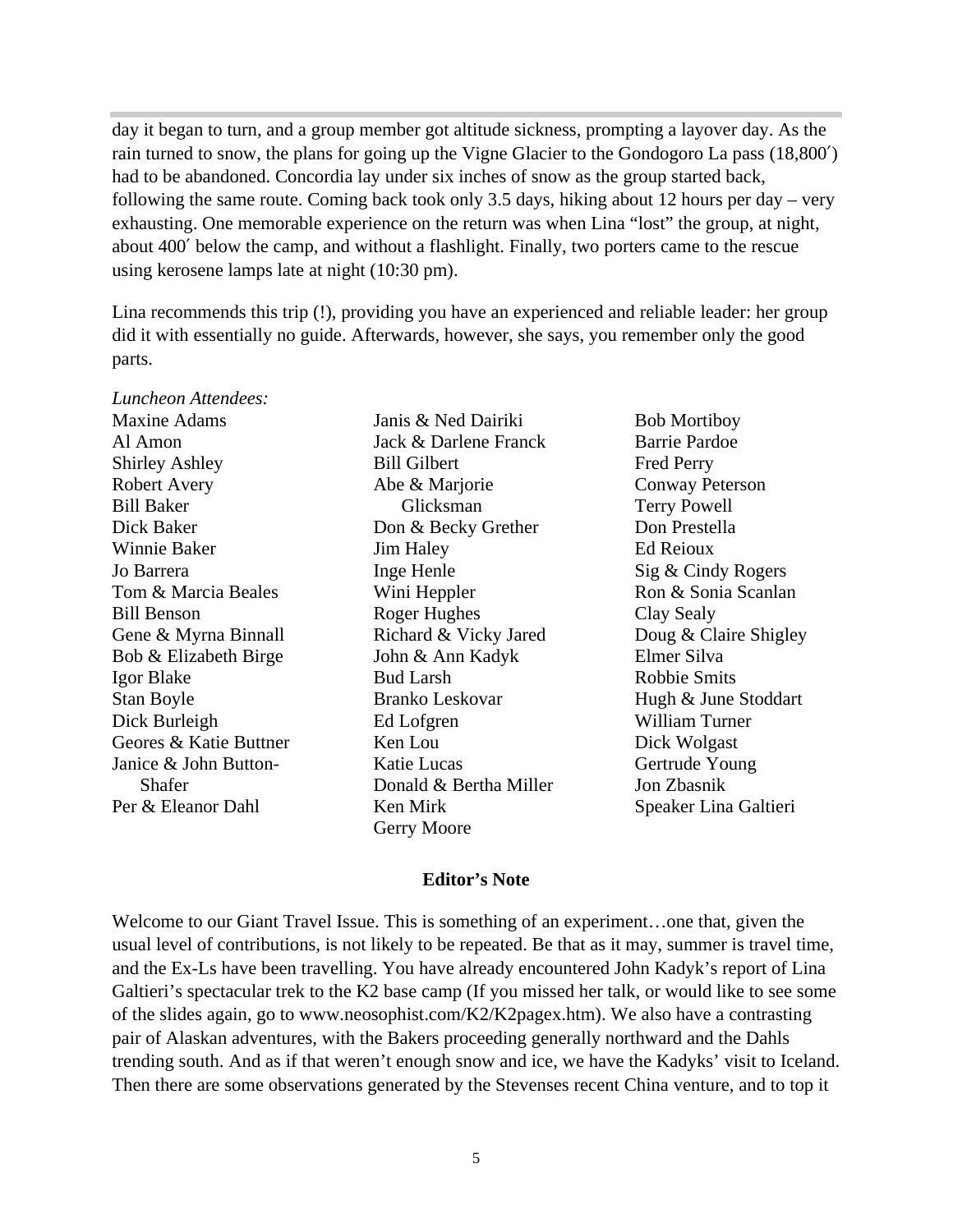all off, Episode Four of Geores Buttner's romance of the sixes. Please let me know if it's all too much.

I apologize for the salmon/sole glitch in the last NL. We are alternating between the two as the luncheon fish course, and I failed to complete the changeover last time. This time I got it right (I think: It's salmon all the way.)

And as always, articles or ideas for articles are welcome; the deadline for each issue is ten days after the preceding Board meeting (a full year's schedule is listed on the back page). You can contact me at david\_stevens@comcast.net, at 1107 Amador Ave, Berkeley 94707, or 510-524-2904.

dfs

## **New Responsibilities**

There are two new workers in the Ex-L vineyards: Vicky Jared and Gene Binnall. Vicky is now On the Job as Activities Chair, and you should send your luncheon reservations to her rather than to Bud. (Her address appears in three places in this newsletter; *there is no excuse for getting it wrong!*) Gene, of course is not new to the vineyard, but he has taken on the added job of our representative on the Berkeley Retirement Center Policy Board. We thank them both.

## **E-mail Distribution List**

We are in the early stages of establishing an e-mail distribution list that would be used only for late-breaking Ex-Ls news. Inclusion on the list is completely voluntary. If you would like to be on the list, please complete the form below and send it to **Dick Baker, 635 Yuba Street, Richmond, CA 94805**. The form must be signed for the indicated address to be added to the list. (You may list more than one address, but be aware that all addresses will be used for distributions.) Alternatively, you can sign up at the luncheon; there will be a sign-up sheet at the registration table.

\_\_\_\_\_\_\_\_\_\_\_\_\_\_\_\_\_\_\_\_\_\_\_\_\_\_\_\_\_\_\_\_\_\_\_\_\_\_\_\_\_\_\_\_\_\_\_\_\_\_\_\_\_\_\_\_\_\_\_\_\_\_\_\_\_\_\_\_

Please add me to the e-mail distribution list; my e-mail address is:

Signed:  $\Box$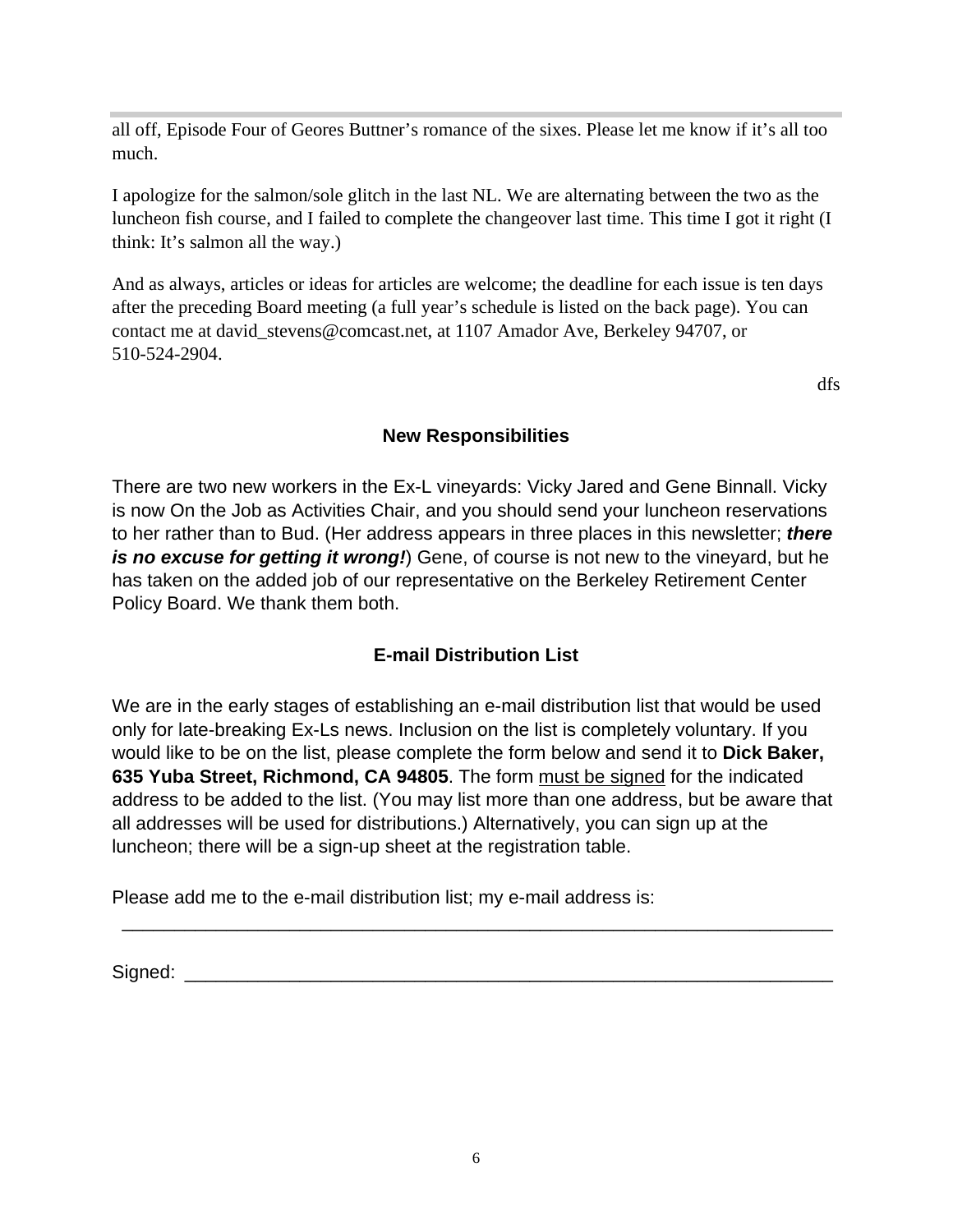#### **Luncheon Tickets**

Spenger's has requested that we help expedite luncheon service by placing our luncheon tickets at our places no later than 11:50. Please make sure that they are clearly visible so that the servers can get an accurate count for each table.

## **Trip Reports – I: Lions in Illinois**  *Episode 4 of the Route 66 Run Recollections* **Geores Buttner**

There are two lions sculptured in stone at the entrance to a prison facility in Joliet, Illinois, one on each side of the stairway leading to the front doors. Their names are June and July and they well deserve to be described as statuesque. "Magnificent" isn't bad either. Noticed them on the bike ride into Joliet and admired them again during the run back to Lia. They needed photographing, morning would provide the best lighting.

From the sidewalk in front of the building the next morning, the viewfinder of camera Omiga, found lion July (after about a 10,000-mile rotation) unmoved from his previous position, but now in much better lighting for a portrait. Halfway across the street returning to Lia, decided to return for a photo of June as well. Why not? Well it turned out to be not such a good idea.

*What are you doing with that camera?*, came forth a voice of obvious high authority. After remembering that taking a photo of June was the goal, so informed him. He was an immaculate man, about five-foot six, fifty or so, and dressed as though he might donate his old clothes once a week. Compared to the runner it was like culture versus degradation. He made up for his stature with a Napoleonic demeanor; although his question seemed silly he might have known that he was speaking to the source of recent fits of dementia along Route 66.

#### *This is a correctional center, you can't take any pictures here.*

No argument! No confession! Still have a photo of July, and still have Omiga.

This episode was the last confrontation of three in quick succession with Illinois authorities, and the third of an eventual nine in the State. The first necessitated a nonstop 7-mile run because the runner was banned, by The Patrol, from parking anything anywhere near a stretch of oil storage and railroad tankers. The next exciting confrontation was in the exact middle of downtown Joliet when two officers parked their blinking yellow squad car at the curb on the corner where the runner stood looking around.

What are you doing here, sir? (Illinois cops are very polite and respectful these days.)

Just looking for a safe place to lock up Blue for a couple of hours. (It was the truth, but not a real good way to express it.) There was more polite conversation, an identity requirement, and some 2-way radio chat from the squad car.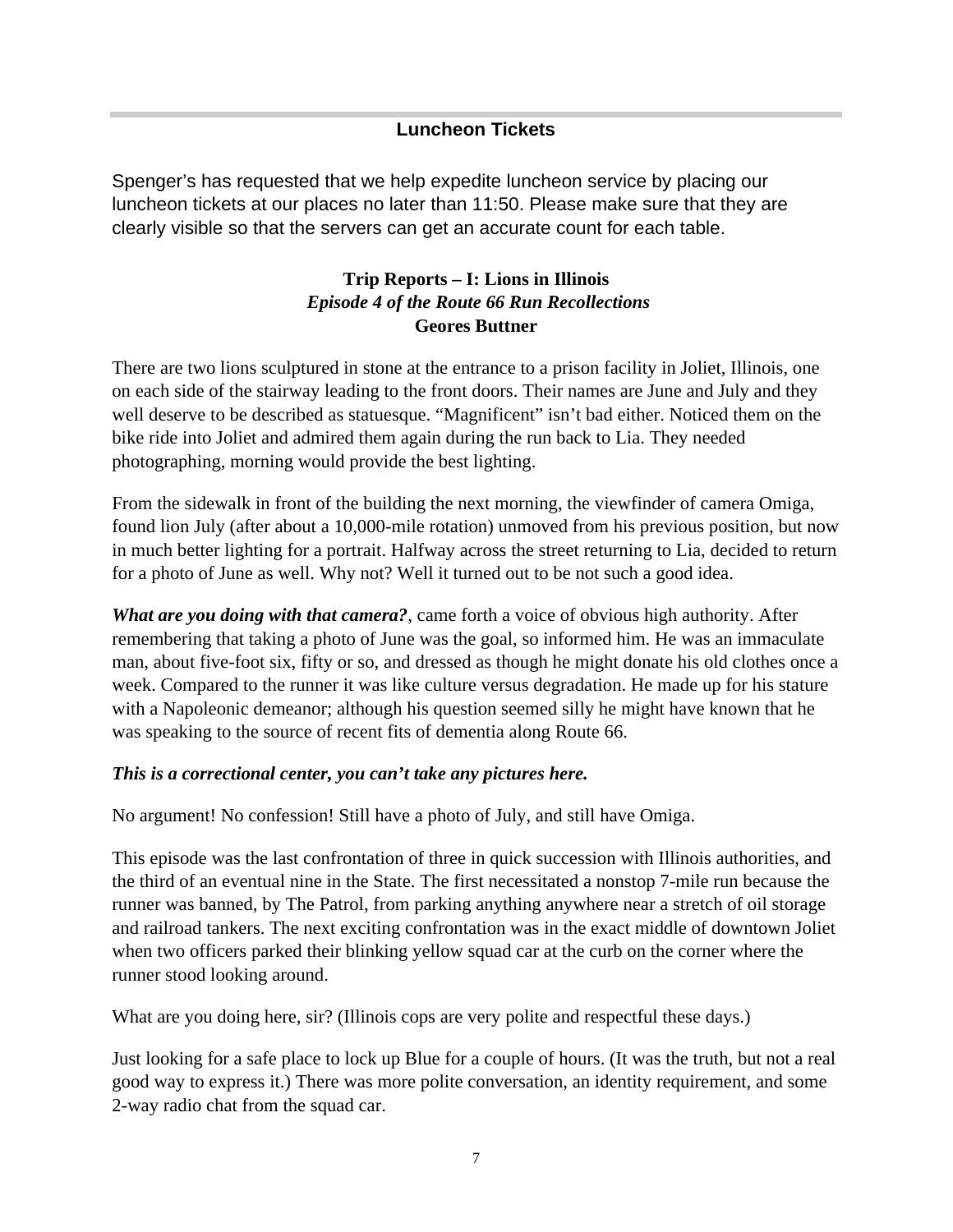Joliet's three correctional facilities, where John Westley Powell was appointed Sergeant Major, have a colorful past. A web search can reveal a host of historically notorious inmates and such, and also details on how the most architecturally spectacular facility was built with limestone and convict labor for the paltry sum of \$75,000. The 761 unfortunate inmates that it was constructed to house with inadequate toilet facilities became more unfortunate when the population reached 1239 (higher than any other single prison), sanitation suffered, and dysentery flourished. Search results also reveal that the site guarded by June and July and the man in the stylish short leather is now actually *The Reception and Diagnostic Center for the Illinois Department of Corrections*. But, more interesting, is the information about its stint as a women's correctional center. Between 1896 and 1932 the State of Illinois lowered the threshold of incarceration for (slap-onthe-wrist) misdemeanors for womanhood and put them to work. They cleaned 500,000 clothing items per month, wove cane chair seats and rugs, assembled boxes, gardened, sewed, darned, cooked, and cleaned six days a week to repay the debt owed to the State for their egregious crimes.

Oh, and by the way, one web site displays 450 printer friendly pictures of insides and outsides of Joliet prisons. One publication referred to had a logo with both June and July prominently displayed along with the rest of the front of their 'not to be photographed' correctional center.

## **Trip Reports – II: Goatcheese & Limestone** *Some Reflections on Classical China* **Dave Stevens**

In mid-May of this year I again had an opportunity to visit China, this time in the south-central part of the country, visiting several destinations that for centuries were visited by the sages, poets, painters, and philosophers of Classical China, and are still the vacation destinations of choice for millions of Chinese every year. As it turns out, they all owe a debt to limestone and its interesting interactions with running (and percolating) water. To understand this, you need first to realize that for scores of millions of years what is now south-central China was overlain by the sea; the resulting deep limestone deposits were subsequently uplifted, folded, compressed, and tilted by the convulsions that created the Tibetan plateau, and then shaped, scraped, penetrated, occasionally overlaid, and selectively eroded and dissolved by wind and water. The results have included several formations that have caused admiration and awe for generations of Chinese, and more recently, for western visitors.

The first, most central, and most recently in the news is the Three Gorges area of the Yangzi River. The gorges were formed by the cutting power of the third longest and third largest (by volume) river in the world. For centuries they were eaters of ships. It is only in the twentieth century that the worst of the shoals and rapids were blasted out, and only in the last three years that the new dam has raised the level of the water to permit passage year round without the need for trackers (the teams of men—sometimes numbering more than 100—necessary to pull the boats through rough spots).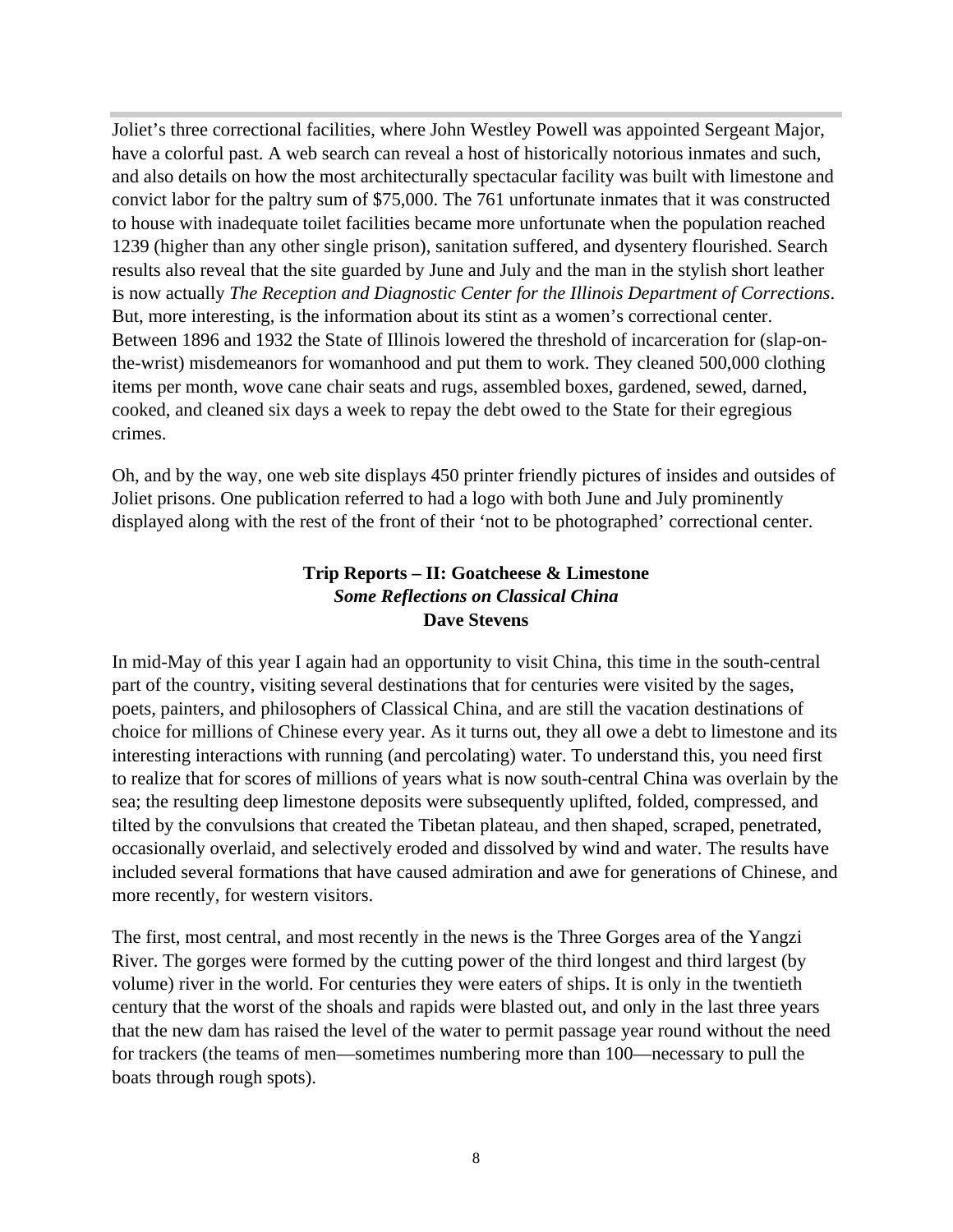Although the three gorges are now rather tame shadows of their former ferocious selves, their drawing power remains significant because they are home to the largest construction project in history, the Three Gorges Dam Project. The dam by itself might be the largest construction project in history, and it has been augmented by the building of new roads and bridges along the whole 660km course of the reservoir, the relocation of whole cities, the creation of new templetopped islands that extend below lake level, the eventual addition of dams upstream, and the diversion of water from the over-watered south of China to its under-watered north.

The dam is seen variously as an expression of either the incomparable spirit or the insufferable arrogance of the human race. It has forced many people to think deeply about the balance between ecological (and archaeological) damage on the one hand and the elimination of periodic catastrophe (Yangzi flooding has caused serious loss of life and property more than once a decade throughout recorded history) on the other.

The loudest of the classical destinations is Huangguo Shu falls, in western Guizhou Province. Its name honors the *huangguo*, or yellow cayenne, that grows abundantly in the area. It is the largest falls in Asia, and the third in the world, after Niagara and Iguassu. It is nearly square, being 81m x 84m (the ten-foot difference has not inspired me to determine which is height and which is width), and passes an impressive amount of cocoa-colored water and creates quite a satisfying roar and an abundance of spray (quite welcome on a summer day). There are paths up to the falls both at its base and about halfway up; from the latter you can pass behind the falls and even stick your hand in the water. It is one of about 100 falls in the area (one of which—Steep Slope Falls—is more than 100m wide but less substantial), which is also studded with underground rivers and caves.

The strangest of the classical destinations is the Yunnan Stone Forest. A Chinese stone forest (there are several) is not at all like an American petrified forest; it is more like a thicket of pampas grass that has grown to an improbable height and calcified. It is an eerie limestone formation of vertical columns that have weathered to a uniform grey color (save where a piece has recently broken off, and a more typically sedimentary pattern is visible), where the weather has pierced some, sharpened others, and fluted all. Many of the columns have horizontal fractures that give them somewhat the appearance of a stack of blocks. Earthquakes have tumbled some of the upper blocks off in places, and others have been left in what appear to be quite precarious positions. The Authorities have planted grass and trees to provide a pleasing green backdrop, and also to reduce the glare and temperature considerably. I was very much reminded of some of Tolkien's illustrations for his hobbit chronicles. If anything, that impression was heightened by the occasional Official graffiti (passing notables over the years have left calligraphic reminders of their presence), which brought to mind the runish inscriptions on some of Tolkien's mountains.

Most accessible of the five is Guilin and the Li River. The area has been important militarily as well as culturally for centuries. The first emperor (Qin, in about 214 BC) caused a canal to be built to connect the north-flowing Xiang (which flows into the Yangzi) with the south-flowing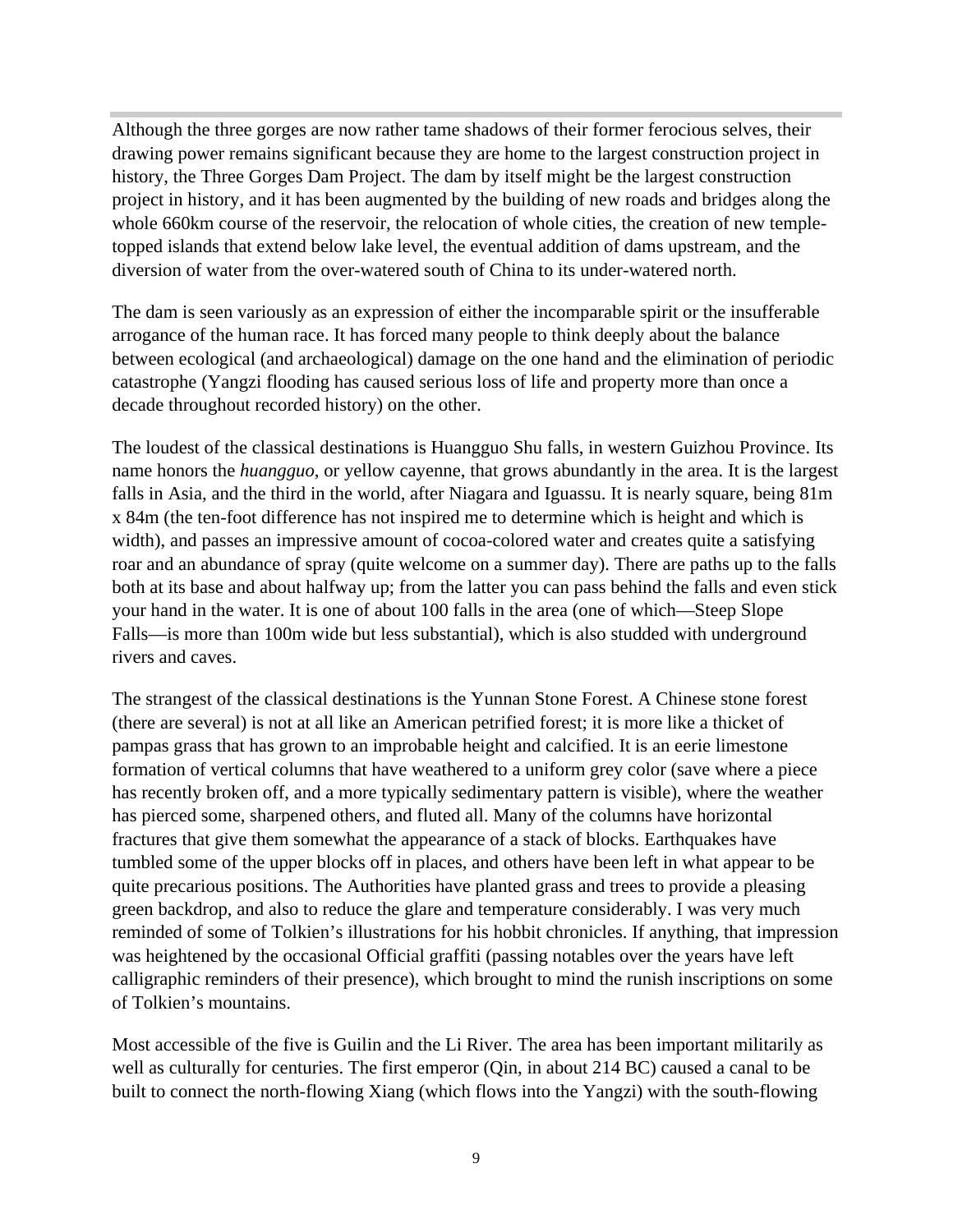Pearl River complex, which includes the Li. (Primarily so his army of conquest could get supplies.) That canal still exists and is operating. Also still existing is the plowshare-shaped dike that splits the Xiang so that now only 70% of its water flows into the Yangzi; the other 30% flows into the Li and Pearl.

But the canal is not the reason to go to the Li River: the river banks (generously interpreted) are. From Guilin to Yangshuo the Li flows through, beside, and between an unending succession of limestone sugarloaves. Because the cols between the peaks are so deeply cut most places, the peaks appear to be isolated hills, but in reality, it's a whole large complex that looks like rumpled linen, but is in fact deeply eroded limestone. Many of the peaks jut into the river, or present flat faces that the river has scoured over time. Others are dimly seen beyond two or three intervening ranges. The whole looks like something out of a Chinese painting, as in fact it is. This is one of the two venues that appears to have inspired classical Chinese landscape painting (the other is the last of our five destinations), and the rounded hills and mists and water buffalo and sampans and bamboo rafts one sees are strongly reminiscent of earlier times.

The riverside at Yangshuo is also the venue for a very modern spectacular, called *Impression Liu Sanjie*, that uses the very peaks as actors, as well as nearly 1,000 humans, in a highly mythic entertainment that celebrates life in the surrounding ethnic minority villages. (You can get a more complete idea of the performance by searching "impression liu sanjie" on the web.)

The most revered of our five destinations is Huang Shan (Yellow Mountain), where every view has been painted more times than one could count. No intellectual of Confucian China considered his life complete until he had seen all four seasons here. It is a spot of evocative names (*Monkey watching the sea*, *Blossoming writing brush, Four immortals*, *Beginning to believe, Eighteen arhats*), twisted pines, narrow ridges, rocky outcrops, misty vistas, sheer drops. That familiar image of an isolated rock floating in a sea of cloud, with one or two trees clinging precariously, and perhaps a stream far below, was painted from life here. Because of the frequent mist, the views are constantly changing, and around every corner one encounters yet another postcard-worthy vista.

The ease with which the modern tourist can visit Huang Shan is hard won. Most of the material comforts available on top (which include hotels, restaurants, and clean laundry) were carried up by porters using the time-proven bamboo pole carrying two baskets. (It's about 7.5km and 3,000 vertical feet from the road at the bottom up to the top.) Because the loads are so heavy (we saw porters carrying doors, plywood panels, and even the kitchen sink), many of them employ an additional stick as lever, to ensure that each shoulder carries its share of the weight. They walk with a peculiar bouncing gait that gains some impetus from the swinging baskets. And at least one was able to dial his cell phone with his left hand as he was carrying his load up the mountain.

Ah, you say: He hasn't mentioned goat cheese yet. Among the visitors to the Yunnan Stone Forest in times past were French missionaries from Indo-China. And along with Catholicism the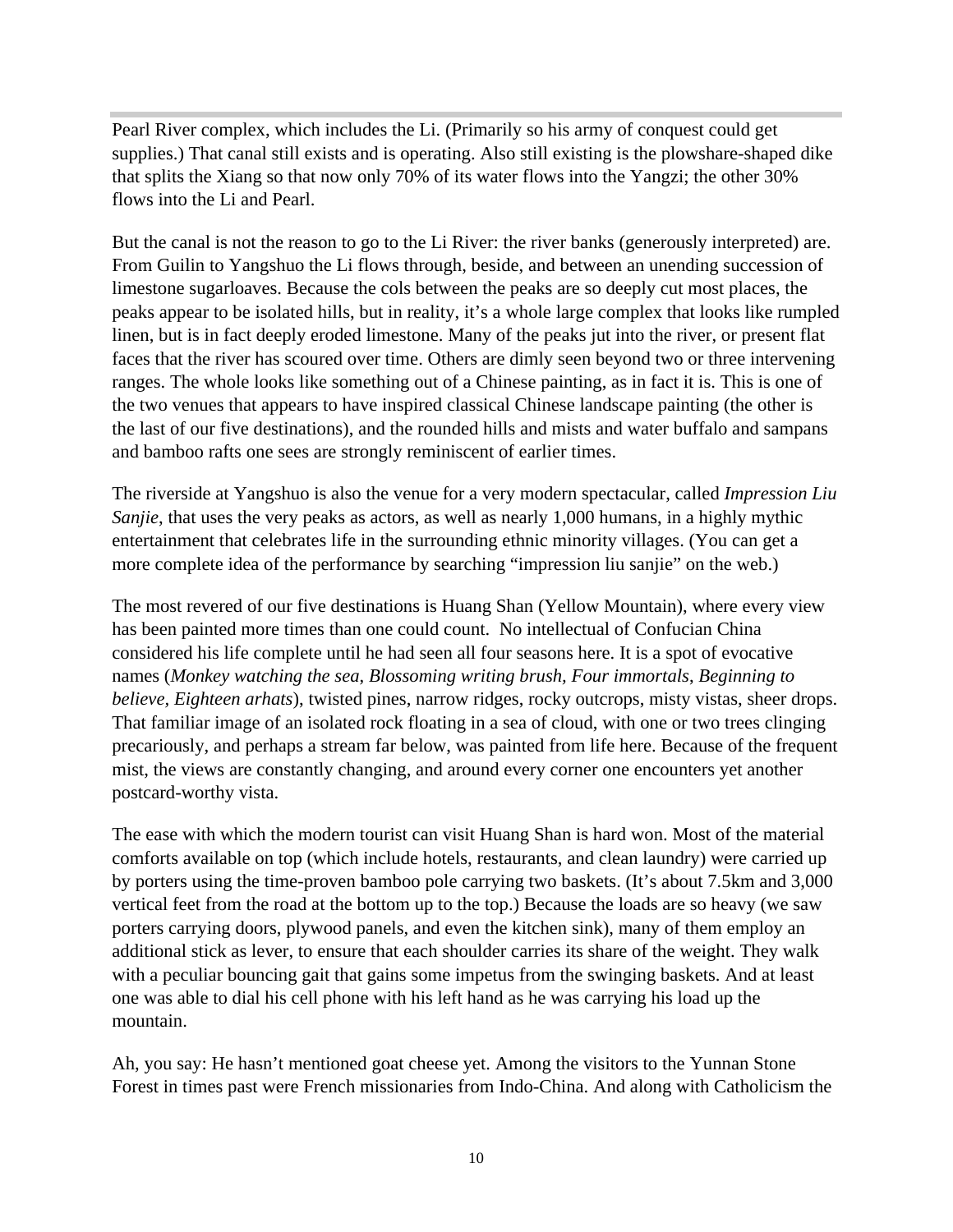French brought wine and goat cheese to China. And to this day, goat cheese (very good goat cheese, as a matter of fact; we had some at lunch after the Stone Forest) is a specialty of Yunnan. (Not exactly *classical* China, but worthy of note.)

China is a fascinating blend of the traditional and the technological, the ancient Chinese ways and modern western ways. It is greatly to be recommended as a destination for anyone wishing broader horizons.

## **Trip Reports – III: Up Alaska Tracy (Mr. Winnie) Baker**

Vancouver: We arrived in Vancouver, landed on time, grabbed our bags pretty quick, passed unmolested through customs, found the Princess Cruise representatives, got our bags to them …and…waited. Seems the first bus for the ship didn't leave for another hour and a half. (Sigh.)

At 11:30 we were on board the slowest bus in all of British Columbia. This bus (we assume under Princess directions as boarding the ship wasn't allowed until 12:00) managed to turn a 10 minute drive from the airport to the cruise ship into a 40-minute narrated ramble throughout Downtown Vancouver including Chinatown and Gastown and even their version of San Francisco's Tenderloin. The Island Princess is a smaller ship than we experienced on our last cruise. It holds about 2000 passengers and crew, with many more balcony cabins than I was expecting…but with the snow-covered and ice-capped mountains and glaciers rolling by the ship, a balcony cabin is definitely the way to go on this trip.

From the Port of Vancouver we sailed up the Burrard Inlet under Lion's Gate Bridge and through English Bay to the Strait of Georgia, past Vancouver Island, through bays, straits and inlets of various names as we started on our several-days journey up the Inside Passage.

Inside Passage: We spent the next day at sea, sailing through the passages and straits of British Columbia on our way to Southeast Alaska. Islands appeared and receded on the port side as we glided along with the western coast of BC to starboard. We started the day with a one-mile walk around the Promenade deck in a vain attempt to make room for the meals to come. After a hearty breakfast, Winnie went to get the scoop on shopping and whales…not sure how those two are related. I opted for a photo talk, but that turned out to be a little too basic, so I simply wandered, taking in the sights of ship, crew, passengers, sea, and land. I joined Winnie for the end of the talk on whale shopping. We then did a quick sweep through the ship shops and made our way to lunch. Satiated and satisfied, we went to the Champagne Art Auction. (I had promised her champagne for Mothers Day.)

Ketchikan: Home of the Alaska salmon industry, 162 inches of precipitation annually, and totems everywhere. The name means Eagle River in the native Tlingit language; eagles no doubt drawn by the spawning salmon that make their way up the various creeks and streams. After breakfast, we bundled up and made our way down the ramp to take in this small and manageable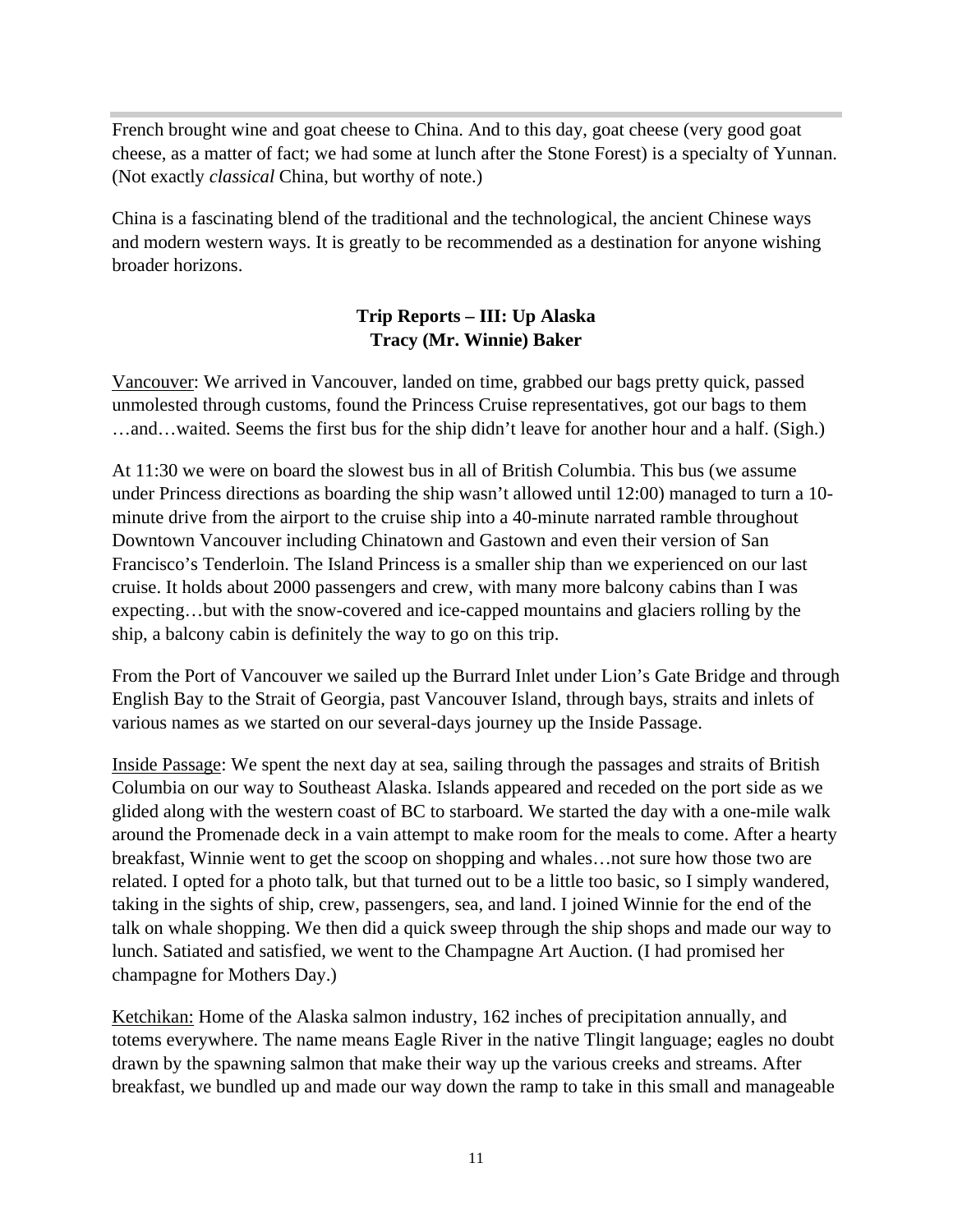town. We skipped all the pre-planned tours and explored the town on our own. This turned out to be a blessing as we missed the crowds and at times had our stops to ourselves.

We began with a hike uphill to the Totem Heritage Center. Totems of many ages (up to 160 years old), sizes, and purposes are preserved here for all to see. The history and meaning behind the totems is truly fascinating. Many are like family crests; some are burial totems, while others tell of stories or adventures relevant to the family. Totems are part of the rich oral history of the Southeast Alaskan natives. With no written language, these poles told stories of the clan who had them carved for them. Never meant to be up kept or restored, these poles would last only 30-70 years in this wet region, so the fact that the poles here have been kept in a state of arrested development is truly a wonder and gift to all of us who visit.

We then made our way across the river to the Native Fish Hatchery. Before seeing the fish, we got a look at a couple bald eagles that have been taken in by a wildlife rehabilitation center. Neither can live in the wild anymore as they were injured…by idiots who shot one and power lines that blinded the other in one eye. They are truly majestic birds. The naturalist on duty told us an interesting story of how they have such power in their claws that they are sometimes pulled into a river if they hook those claws into a fish that is too big for them. By the drive of nature and survival, they just won't let go. After perusing the fish and learning all the different types of salmon raised at the hatchery, we made our way back to town, where Winnie did some shopping along the restored turn-of-the-century Creek Street. After the shopping, a few more totem poles and it was time to board the ship, as we were off to Juneau by 2:30 pm.

Juneau: Reno loves to call itself the "Biggest Little City In The World." In actuality, Juneau could claim that title quite legitimately. A city of 30,000 people it sits on 3,248 square miles of land. Only Kiruna, Sweden and Sitka, Alaska are larger in size. File that one away for the next Jeopardy. Gold miners founded Juneau, as this was the site of the first Alaskan gold rush in the 1880s.

We awoke and dressed for breakfast, only to find a sign on our door declaring "Happy Anniversary, Fred and Tracy!" Hmmm…okay…oh, that's right. A pre-cruise questionnaire asked if any special occasion was occurring within a few weeks either side of the cruis,e so I said "our anniversary." How they lost the Wini… and kept the Fred I'm not so sure, but I suspect that my indeterminate name had something to do with it. What the heck…to quote a song from Once Upon A Mattress, "I'm In Love With A Girl Named Fred!"

After breakfast, we wandered toward town and then found a tour that would take us to Mendenhall Glacier and then to the Chapel by the Lake near the University. Mendenhall Glacier is the first glacier I've ever been up close and personal with. It spills down to Mendenhall Lake from the Juneau Ice field and, although retreating, it is still 12 miles long.

The Chapel by the Lake provides stunning views of the Juneau Ice Field across Mendenhall Lake. This log cabin Presbyterian Church was built in the 1950s and is quaint with a full view window by the altar. Now that's my kind of religion.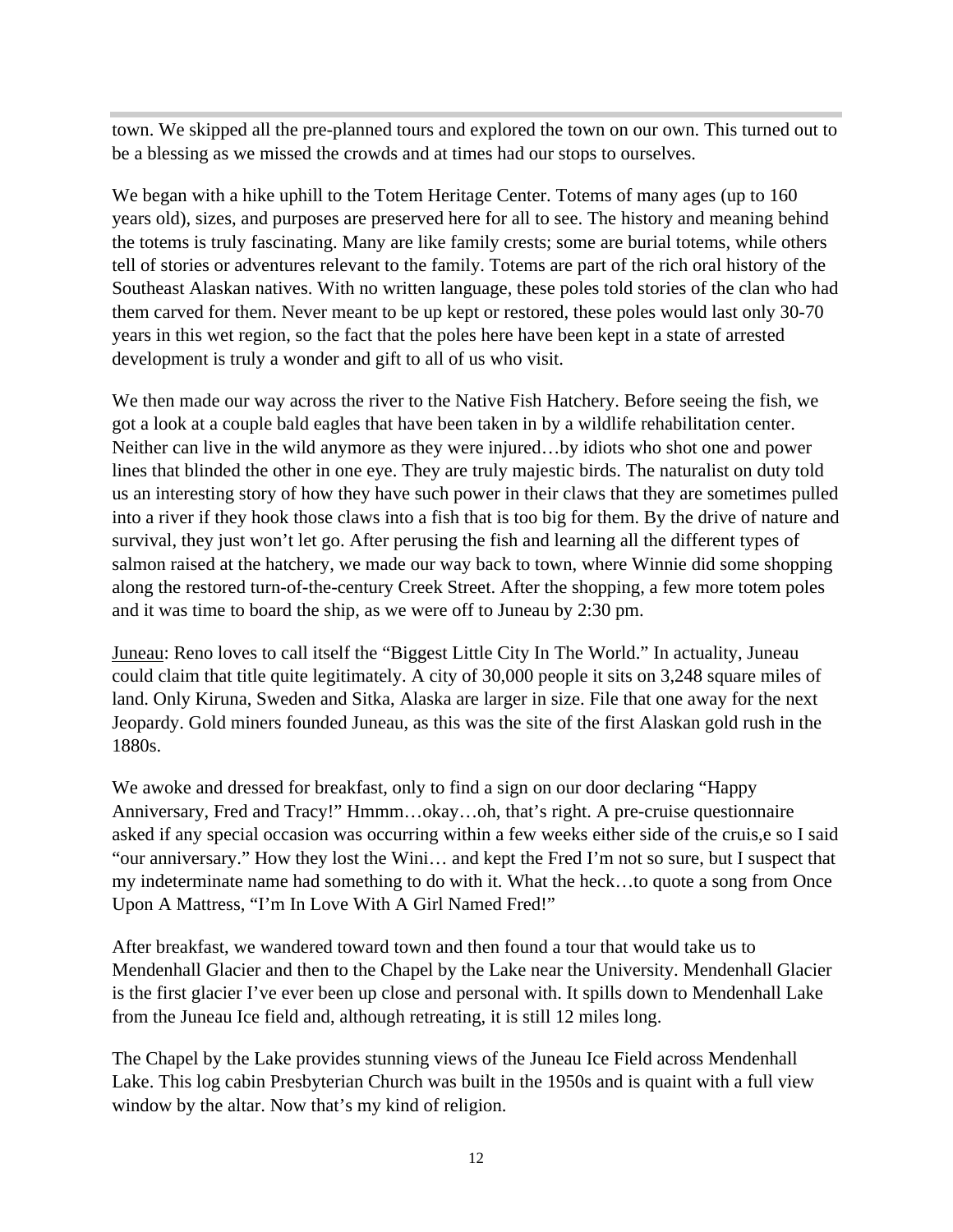Then across the channel to Douglas Park for a view back to the city. Our driver, a Tlingit Indian, told us of his ancestry, the Tlingit matriarchal culture (they take on the mother's name and history), and his grandmother, a well-known basket weaver. Later we would see a picture of her and a sample of her work on top of Mt. Roberts.

We returned to town and made our way up the hill to the Capital Building. This is an obligatory stop whenever we are at a State Capital. We photograph the state seal (usually in the floor under the rotunda) and the dome, a tradition we started many years ago and have collected from Oklahoma to Hawaii. Unfortunately, Alaska's capital building has neither dome nor rotunda. So, we took a picture of the gold-plated seal on the wall and checked another capital off our list.

We toured the City Museum and the State Museum, and then finished our day by taking the funicular up to the top of Mt. Roberts for a fantastic view of the city. While at the top a bald eagle flew right by me and with camera ready, I was able to catch a shot of him in mid-air. With our lucky weather, Mt. Roberts offered sweeping views of Juneau, the channel, and the surrounding mountains. We took a short hike up the trail, but could go no further as the snow was still deep toward the top.

Skagway: The next morning we awoke to find ourselves docked in Skagway. As we headed toward town, we stopped at a tour booth and to check out our options. We decided on a short version of the White Pass Railroad trip: Bus up to Fraser, BC, and train back into Skagway. The trip provided great views of this former Gold Rush trail and you could imagine the hardships faced by the men who braved the trip: 100s of pounds of supplies were required to survive a winter in the Klondike; these men hauled them over the pass and into the Klondike, most only to find that all the claims had already been staked.

Later, while I was getting our National Park Passport stamped, I lucked into a history tour of the town. One Park building is a once popular bar that has been set up just as it had been during the town's heyday. Our tour leader told us of how the town had been much larger at the gold rush height in 1898 (20,000+) and had spread out far beyond its current downtown area. Today fewer than a thousand people live in the town. As the population shrank, the ingenious shop owners simply dragged their buildings in from the outlying areas to form the downtown area we were walking through today.

An interesting form of advertising took place in Skagway. The rock face cliffs that tower above the town were turned into giant billboards by local merchants. This tradition was also picked up by the cruise ships that stopped here: The crews painted the rocks to honor their captains and their ships. Some of these date back to the 1920s and 30s. As our guide explained, the tourist industry in Alaska began even before the gold rush ended.

We shopped a little, and stumbled on a wonderful little museum on ivory and scrimshaw in the back of this one shop. A fantastic display with a lot of different native tools and scrimshaw from whalers, all well explained. Just another fantastic little find that many would miss if they were only looking for another set of bear claw salad tongs.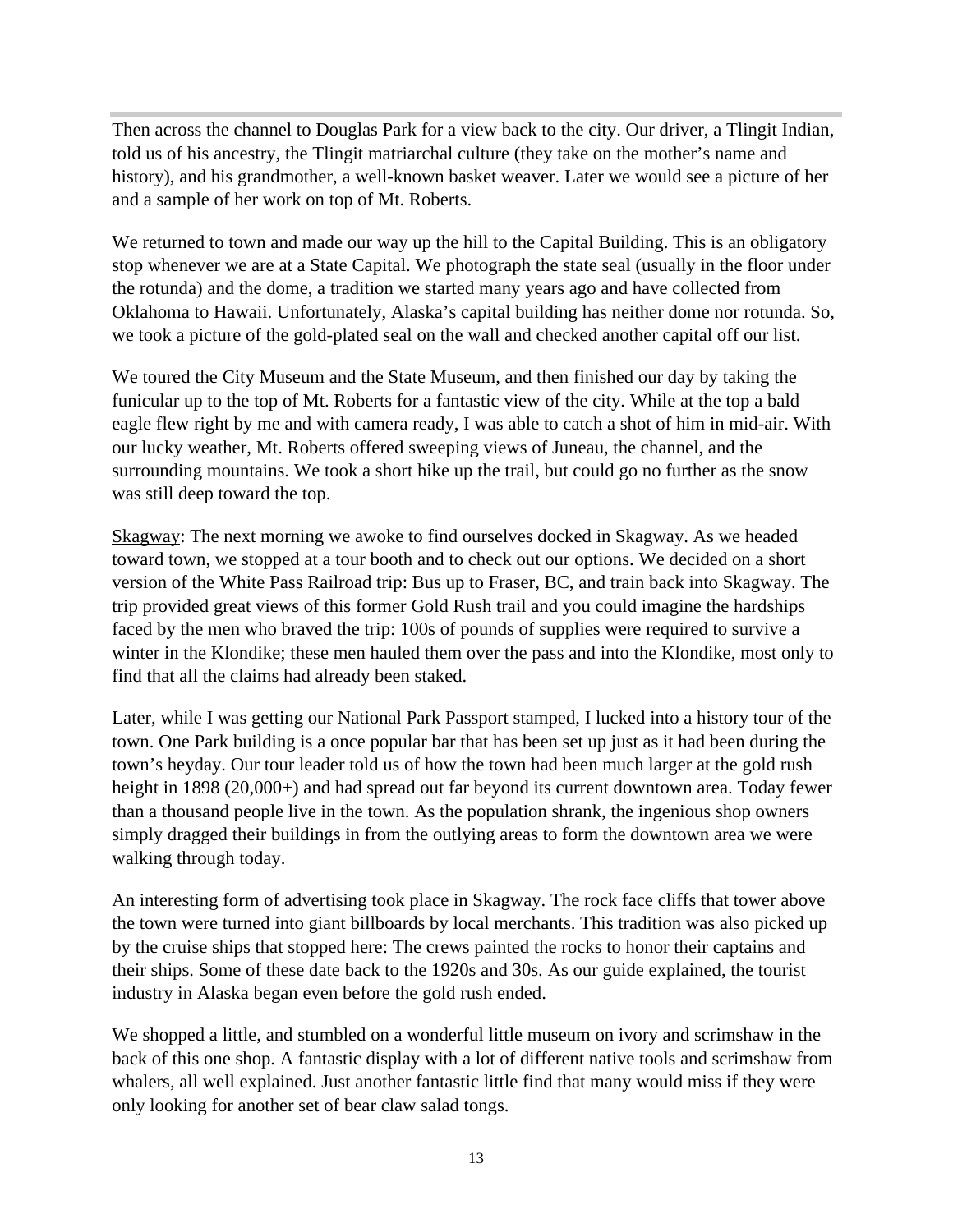Glacier Bay: Capt. Vancouver first explored Glacier Bay in 1794…but Glacier Bay didn't exist then; there was only a wide indentation in the shore with a solid wall of ice. Vancouver named the strait full of ice Icy Strait (makes sense to me) and pushed on. By the time John Muir came in 1879, the glaciers had receded 40 miles creating Glacier Bay. (Today those same glaciers have receded another 25 miles.)

We glide into a glassy, cloudy bay as icebergs of various shapes and sizes drift by. The snowcovered mountains tumble down right to the water. (Think of the Sierra Nevada ending in the Pacific Ocean and you have a pretty good picture of it.) The lack of beach or shingle or foothills allows the boat to go right up to the Johns Hopkins and the Margerie Glaciers. We saw chunks of ice calving into the bay, bears on shore, seals on icebergs, and otters floating in the kelp beds. We ran back and forth awhile on the upper deck before retreating to our balcony to watch the glaciers pass by. We took in two other glaciers on the way in and out. I could picture Muir in his canoe paddling by these behemoths, but was glad for the safety of our large ship when a large chunk of ice calved and fell into the water with a roaring crash.

College Fjord: We spent the next morning and early afternoon on our way to College Fjord, so I went to sign up for the passenger talent show. As I entered the meeting room applause went up. Seems that if I didn't show, they were going to cancel the show as they had so few acts volunteer. (Always glad to be of service to the ship.) I signed up to sing a little ditty I had written for our first cruise several years earlier called *Sea for Two* to the tune of *Tea for Two*. [Too bad Winnie's name isn't Susan. (ed)]

College Fjord takes its name from its collection of glaciers named for the Ivy League schools that funded the Harriman Expedition, which first explored this area. Those on the left side of the Fjord are named for Women's Colleges of the time, those on the right for Men's. After some spectacular calving and sighting of wildlife, we were off to our final port.

Denali: Getting nearly 2,000 people off a ship is no easy feat. Princess (and I imagine the other cruise lines) does a fairly decent job of it. You are assigned a color and letter…then you wait, wait, wait. Obviously, a plan is in place, but it can be frustrating. Ah, well.

Eventually we are shuttled off the ship and right onto our train, the Alaska Rail Midnight Express. The train takes us on a long, nine-hour journey (it rarely travels above 35 miles per hour) through Anchorage and along rivers and mountain ranges to the Princess Denali Wilderness Lodge. Along the way, we saw grizzly bear, moose, caribou, and beaver dams and lodges. One of the most exciting sights was a large collection of bald eagles fishing on the Cook Inlet. Another was crossing Hurricane Gulch and seeing the Panoramic Mountain. A beautiful trip all in all. We arrived at the lodge at about 6:00 pm and wandered around a bit. Not much open yet as the season had just started. We were the first cruise ship in and mingled with the future passengers who were making the trip in reverse.

Denali National Park, one of the earliest National Parks, was founded in 1917 as Mt. McKinley National Park. At 6 million acres, the park is larger than Massachusetts and spreads for miles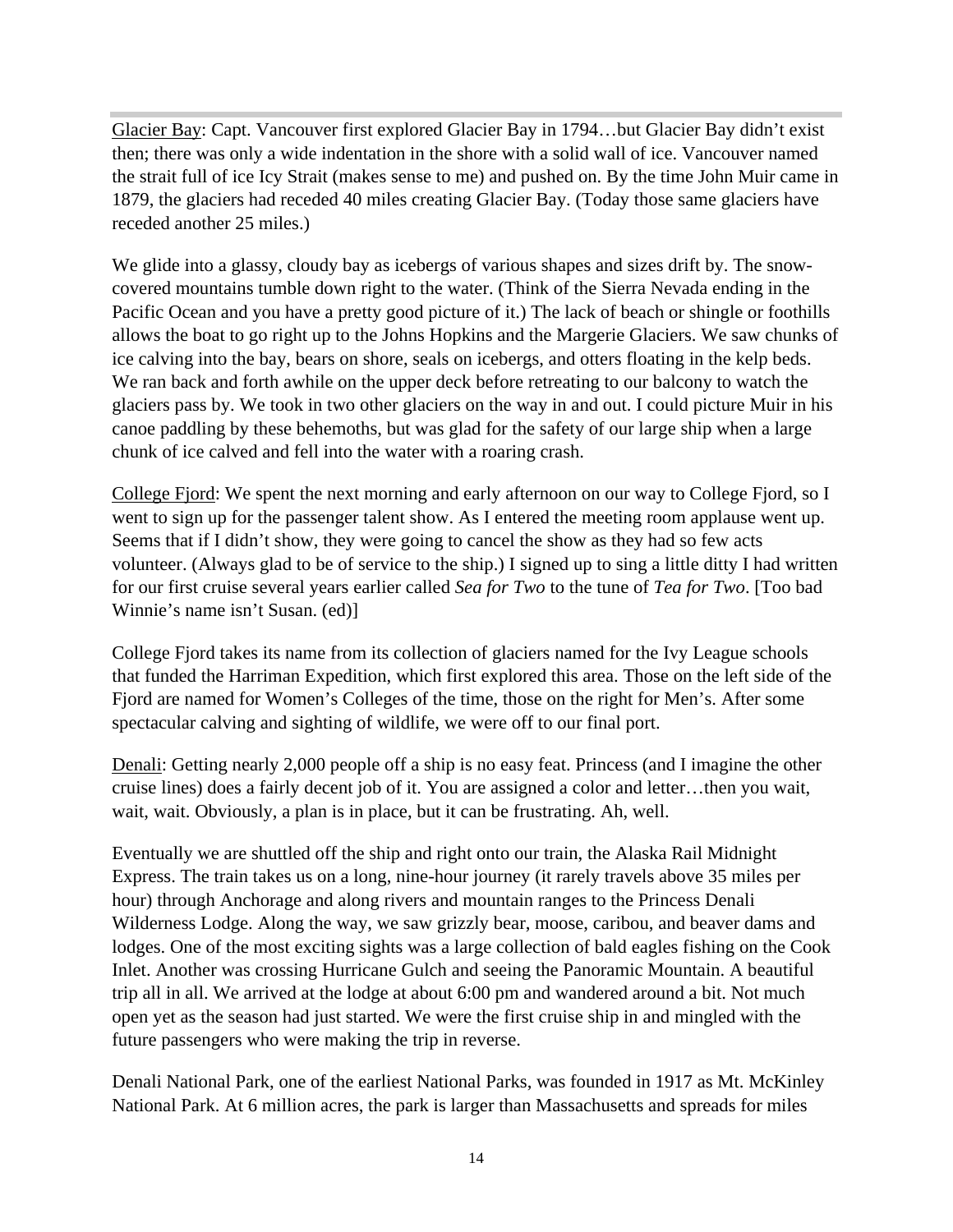across the Alaska Range of mountains. It is a true wilderness park: None of the lodges, restaurants, and tent cabins that we were used to finding in National Parks. In fact, there is only one road into the park, and that is paved only from the Northern Visitor Center and Headquarters to mile 15. After that a gravel road travels 74 more miles to the end at Kantishna. No private vehicles are allowed across this road, except once a year in September when vehicles can apply for a lottery to be able to drive the entire route.

It was cold and a little rainy as we boarded our bus for our four-hour history and nature tour. Our driver and guide was a transplant who came here in the mid-90s and fell in love, a story we had heard many times over our trip. He explained the history of Denali and how the road we were traveling on was built. We stopped at a cabin that was used by the road crew and then served as a shelter for the rangers out on patrol. An actor portrayed a real-life wanderer from the 1920s who had worked on the road crew and had come to Alaska; his portrayal was based on letters from his uncle who had told him of the wonders of this then territory.

We crossed the tundra and saw herds of caribou wandering the vast valleys and washes that comprise a large part of the park. We saw willow ptarmigan (Alaska's state bird), a quail-like bird with distinct markings, all over the park. We also saw snowshoe hares who had shed their winter white hopping across the tundra. A member of the Athabascan tribe (who called this land their own for eons before we showed up) met us when we reached the turnaround point. He spoke of the history of his people in the area and the rivalries they had with other tribes who lived to the north and east. It was very interesting to hear of how his people lived off this land in the harsh environment of winter by moving to where they could be out of the Alaska Range's influence on the weather. Another interesting fact was the relationship between the Athabascan and the Navajo and Apache of the Southwest. Seems the language and bloodlines are nearly indistinguishable, showing the migration of the people south.

After leaving the park we grabbed some lunch and boarded a bus for the next stop on the other side of the park, the Princess Mt. McKinley Lodge. The lodge sits up on a hill with a huge picture window that, on a clear day, provides dramatic views of "the Big One" (as *denali* means in Athabascan). On the way to the lodge, our driver proved his ability when a motorcyclist skidded out on a curve in the wet roadway and his bike went skittering right by us after our driver took evasive action. He jumped off the bus to check out the cyclist, finding him okay as he had leather from head to foot. His bike was a different story, but we left that to the Highway Patrol and made our way to the lodge, where we took a nature walk during the afternoon and then had dinner before turning in early. The weather just wasn't cooperating for a view of McKinley.

Mt. McKinley: The next morning a tule fog covered the ground and we wondered if we would just be out of luck for McKinley. We had been told that, at nearly 30,000 feet, it makes its own weather, and full views of it are rare, even for the residents. We missed the first bus to Talkeetna, a small town about an hour south of the lodge where we hoped to catch a glimpse of McKinley. (One problem with Princess is they don't announce or label their busses and unless you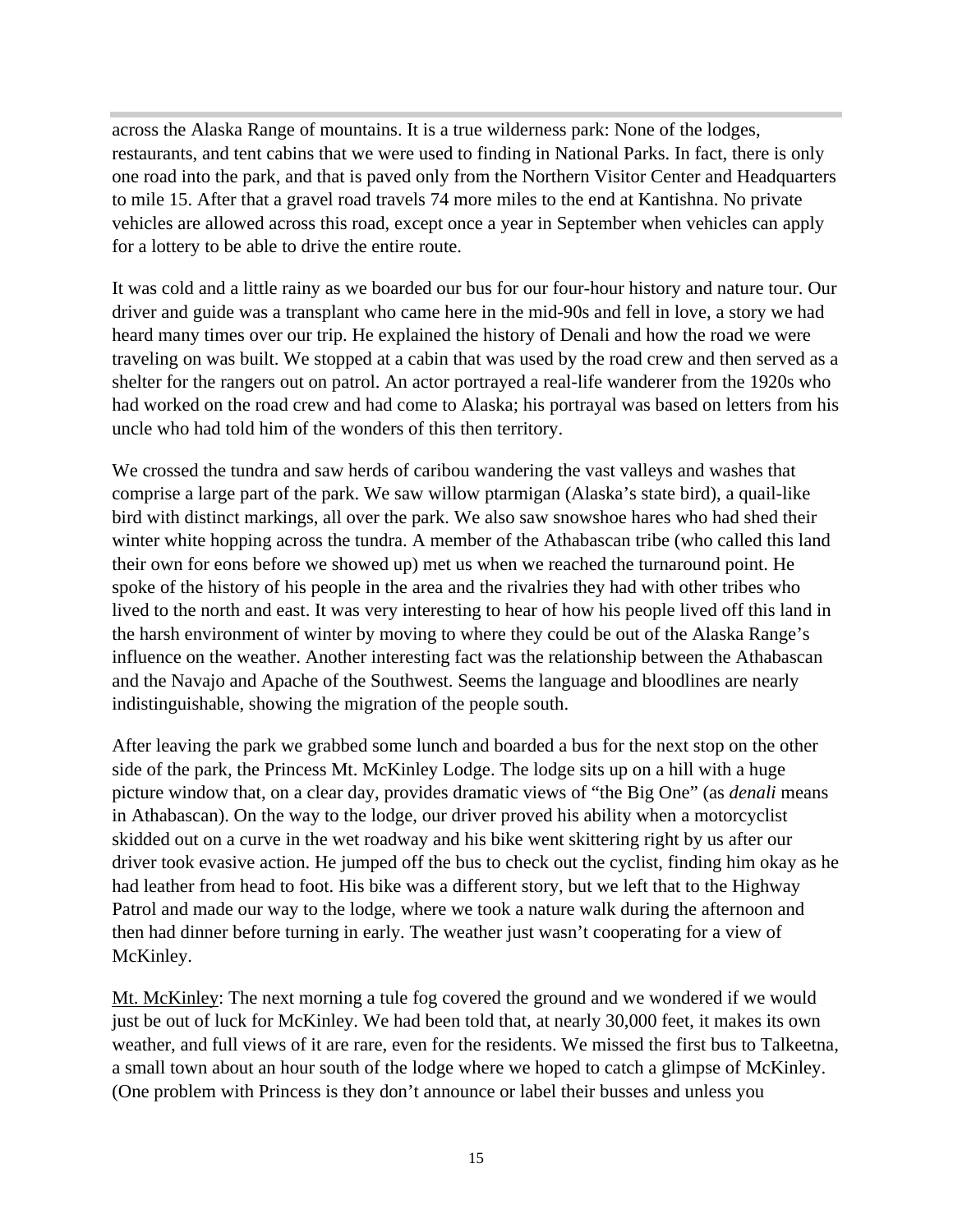persevere, you will not know where or when you are supposed to be. Lesson learned, we got the next bus.) Our miss was actually a blessing in disguise: Not only did the town not open until 10:00 am, but the sun decided to make its appearance about that time and we watched as the mountain came in and out of view from the clouds. Then, on the trip back, our bus stopped at a turnout just outside of town that provided sweeping unbridled views of McKinley. The weather couldn't have been more perfect and we caught views of it off and on all the way back to the lodge. When we got back, we found that it had clouded over once again and the view from the picture windows was not anywhere near as good as what we had seen in Talkeetna.

Anchorage: We took our time getting up for the first time on the entire trip. We packed up the clothes and dropped off the luggage to be held for our redeye flight home. We began our walking tour at the Alaska Public Lands Information Center and met a wonderful Ranger who attempted to recruit us for summer work! I must admit I was tempted. We then made our way over to the Log Cabin Visitor Center for some maps and information. We walked down to the Alaska Statehood Monument with its bronze sculpture of Pres. Eisenhower, after which we made our way over to the Tony Knowles Coastal Trail that traces the coastline for nearly 11 miles. Along this trail are historic Anchorage homes that date back to the early 1900s. Included is the Anderson Home and Museum. Anderson was a Swedish settler who came to Anchorage when it was still a city of tents and mud. We made our way to the Captain Cook Monument and looked out across Cook Inlet where he anchored in 1778.

We then made our way over to the Alaska Museum of History and Art to catch the shuttle to the Alaska Native Heritage Center. We saw a native dance performed by members of the Yupik and then took a tour of the grounds that had various shelters and crafts of the different tribes that populate Alaska. It was interesting to see the different methods of adapting to the differing environments…the big cedar log long houses of the Tlingit from the Southeast stood in stark contrast to the mud and grass huts of the Aleut from the far North. Igloos are nowhere to be found. They are used as temporary shelter for the hunters of the far north, not homes.

We then returned on the shuttle to the Alaska History and Art Museum. This proved to be one of the great joys of our stay in Anchorage if not our entire trip. The art exhibits were fantastic, and the history was fascinating. The exhibit was arranged chronologically from the time of the Bering Land Bridge through the year 2000. It is going to be remodeled soon to bring it up to present day. The information on the first European contacts, the Russian settlers, McKinley's purchase, the gold rushes, the World War II battles on the Aleutian Islands, and of course the oil pipeline – the latest gold rush – is especially interesting.

#### Epilogue

Alaska is huge, more than twice the size of Texas. And despite our best efforts, one cannot "see it all" or come close to doing it justice in the time we had. I can tell you that if we knew then what we do now, we would have rented a car when we got off the ship and made our way on our own inland. While the Midnight Express train was a great ride, the Princess Lodges are nice, and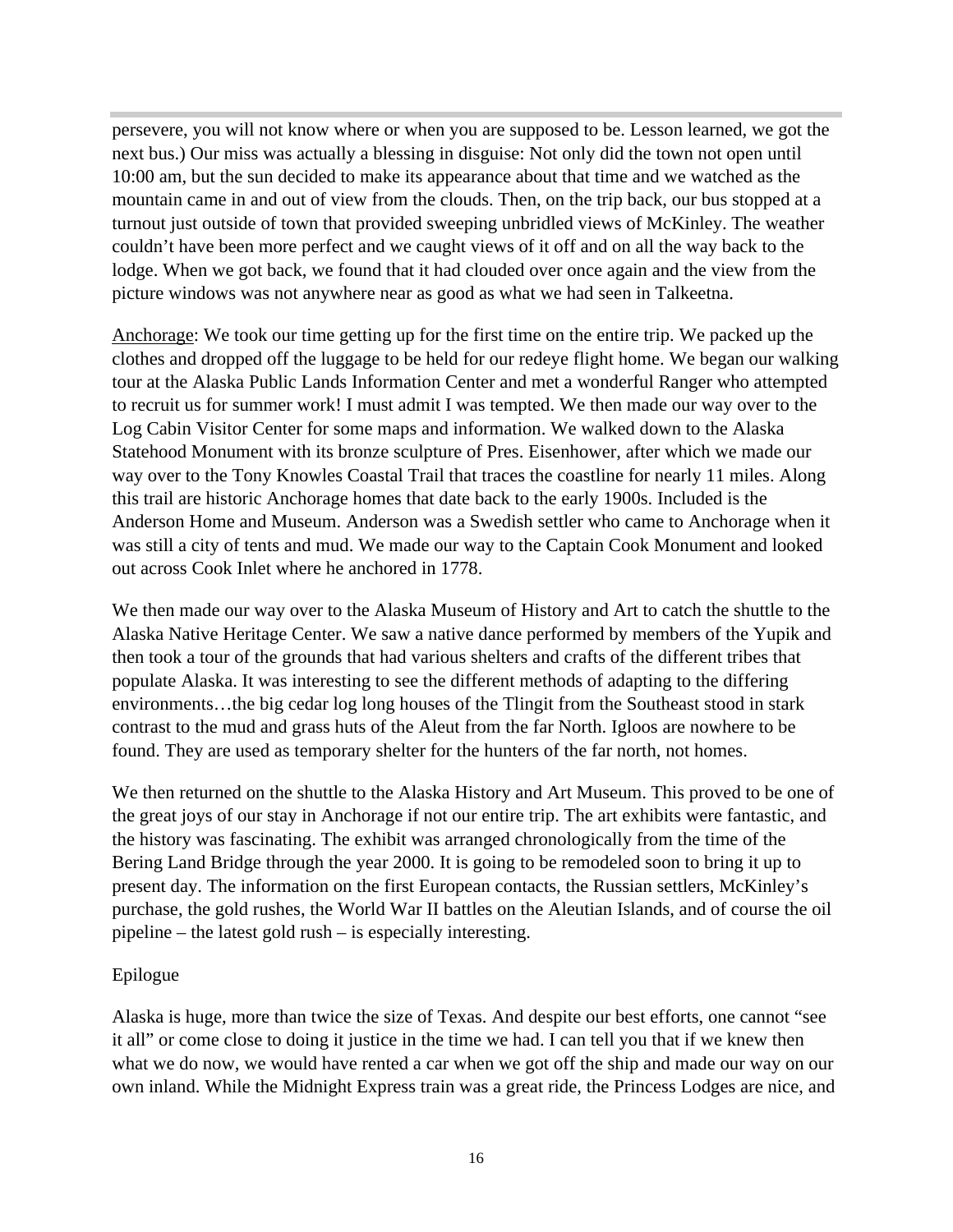not having to handle our luggage was a wonderful perk, it would have been even better to explore Denali more and to go on to Fairbanks for a time. We would also have liked a little more time in the towns we stopped in along the Inside Passage. Although small, they provide so much to do and see within and around that we would have put that extra time to very good use. Perhaps, one day, we will return on our own and do just that.

## **Trip Reports – IV: Down Alaska Per & Eleanor Dahl**

Fairbanks: Uneventful flight from SFO, and an evening at leisure. In the morning we embarked on a 3 1/2 hour river cruise aboard *Riverboat Discovery III*, a four-deck sternwheeler. It was built near Seattle, shipped to Alaska in 1897, weighs 280 tons and carries 900 passengers. No sooner had we pulled away from the dock than a floatplane, as they call them here, landed alongside and lifted off again. Our first stop is the Trailbreaker Kennel, where Susan Butcher (a four-time winner of the Iditarod dog sled race from Anchorage to Nome) gave us a demonstration of mushing. Once the brake is released, the dogs yelp and yowl, leap and twirl, as the team races around a small lake.

The next stop was a recreated Chena Indian Village along the Tanana River. Dixie Alexander, renowned Athabascan beadwork artist, demonstrated skills that her forebearers developed to ensure their survival and enhance their quality of life through the long Arctic winters. On the return trip we passed a typical bush airstrip, with another air show demonstration.

We lunched at the Chena Pump House Restaurant and Saloon. The Pump House, overlooking the Chena River, was constructed by the Fairbanks Exploration Company in 1933 to pump water in support of gold dredging operations in the gold fields of the Fairbanks district. Then, a view of the Trans-Alaska oil pipeline, at a spot 450 miles south of Prudhoe Bay (the total length of the 48-inch diameter pipeline from Prudhoe Bay to Valdez is 800 miles). Part of the pipeline goes underground where permafrost allows it; the rest sits on 78,000 above-ground supports spaced 60 feet apart, is insulated and covered, and raised high enough off the ground to span rivers and to allow wildlife to pass under the pipe. After a Fairbanks city tour, we begin our 2.5-hour drive to Denali National Park, arriving at the Grande Denali Lodge, on a bluff high above Nemana River, early in the evening.

Denali: At 9:30 a.m., "Flightseeing" (a helicopter flight over the mountains). We were fortunate enough to ride in front with the pilot, and thus had a marvelous view of the complex ridgelines of the Alaska Range. After an hour we set down on the Yanert Glacier, stepped gingerly onto the surface—we had been given glacier booties before takeoff—taking care to walk on the ice and to keep away from regions covered by snow (who knows what lay below?), and peered into a seemingly bottomless crevasse. The whole flight lasted two hours, covering a distance of 40 miles.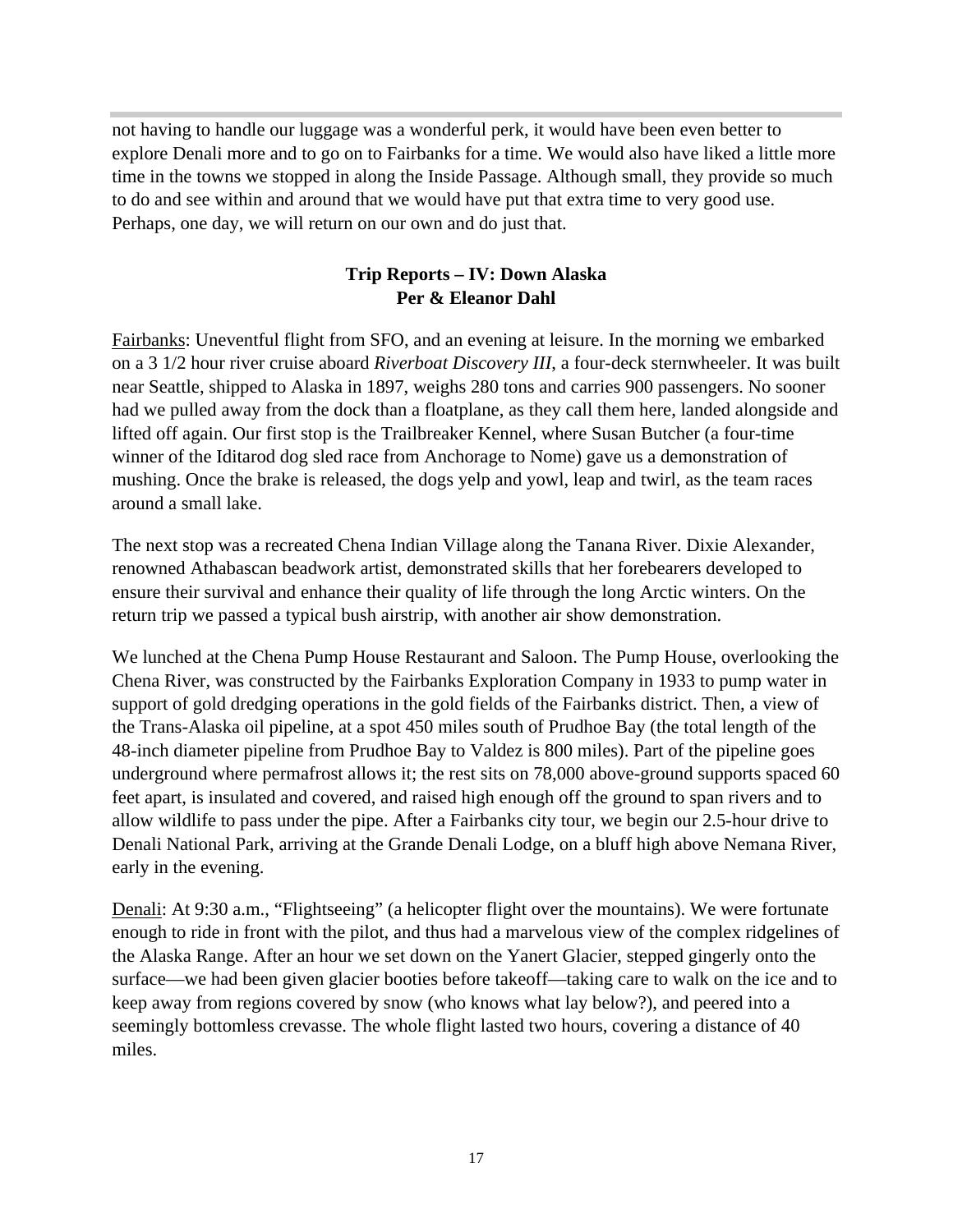After lunch we boarded a modified school bus for a 50-mile Denali Tundra Wilderness Tour. It amounted to a 7-hour ride, mostly in rain and fog, through Denali National Park & Preserve—six million acres in all. Despite the poor weather, we did see plenty of wildlife, including a fine view of a brown grizzly, a moose, several caribou, and some Dall sheep. The highlight was a rather rare sight of a wolf, sauntering nonchalantly in front of our bus, refusing to let us pass. We had a civilized exposure to the hardships of the great north with our evening meal: a light snack box supper—mainly paper-thin smoked reindeer meat on a roll. The driver made the best of it, handing out a rather nice booklet, *Denali: A Living Tapest*ry, with photos taken by the many bus drivers operating in the Park.

Anchorage: Late morning checkout and short ride to a train depot, where we boarded our doubledeck, glass-domed rail car for the 8-hour ride to Anchorage. The dome car—there's only one on this particular Alaska Railroad train—was provided with full bar service, and an upper-level outside viewing platform. Splendid view of Mt. McKinley and other scenery along the way. Unfortunately, dinner did not live up to the rest of the experience.

The Anchorage city tour the next morning included the Anchorage Museum of History and Art and a spot near the airport where we saw remaining evidence of the great Good Friday earthquake of 1964, the largest recorded earthquake in the Western Hemisphere (Richter 9.2 with a good five minutes of shaking). Near the airport we also saw the world's largest floatplane base on Lakes Hood and Spenard.

Juneau: Our flight to Juneau was a beautiful one, over rugged mountains, culminating in the Mendenhall Glacier above Juneau. (Although it is the capital of Alaska, Juneau is accessible only by boat and aircraft.)

There we boarded the *Yorktown Clipper*, a rather small ship measuring 257 feet, with an 8-foot draft, two diesel propulsion engines, and bowthruster. She carried two lecturers and naturalists (lectures included offerings on The Marine Realm and Glaciers) in addition to captain and crew. Besides our fellow University of Wisconsin alumni, the passengers represented various other university alumni groups, the largest by far being those from Penn State.

Elfin Cove: En route to Elfin Cove, saw at least five cavorting humpback whales in a pod, an immature bald eagle [you can tell it's immature because it isn't bald? (ed)] (we'll see plenty of bald eagles before the cruise is over), and otters. After lunch, long-time Elfin Cove resident Mary Jo Lord-Wild came aboard to welcome us to this tiny hamlet before we were ferried ashore by DIB or Zodiac. (On Chicagof Island, Elfin Cove is accessible only by boat and float plane. The winter population is fewer than 25 souls—it mushrooms to more than 200 in summer—who live in houses built on stilts. The only sidewalk is an elevated boardwalk.)

Glacier Bay: 6:00 a.m. arrival in Bartlett Cove, Glacier Bay National Park, where we pick up Park Rangers for the day, who will provide commentary about flora, geology, and history of the park. The day was spent cruising Glacier Bay, with close-up views of the Margerie and Grand Pacific Tidewater Glaciers; contrary to the general trend, the Grand Pacific and a few other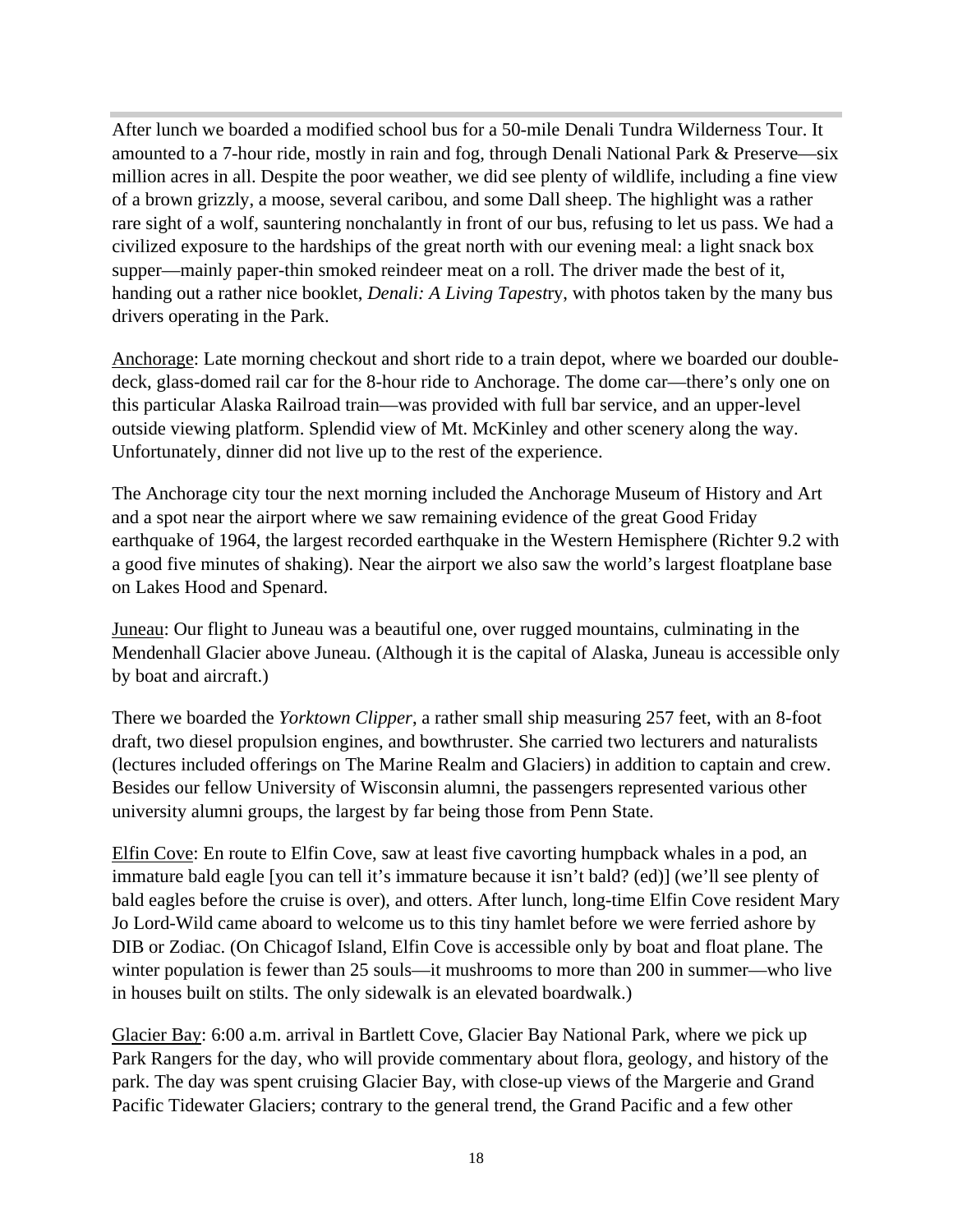glaciers are actually advancing. The Margerie was caught calving, during which we heard some "White Thunder." Wildlife included harbor seals and Pacific loons.

Skagway: The next morning we docked in Skagway, the northernmost point of the Inside Passage. Skagway and the nearby ghost town of Dyea were the starting point for the White Pass and Chilkoot Trails to the Klondike Goldfields. One of the wildest, wooliest places on the continent, Skagway sported 80 saloons—the site of fistfights and drawn pistols, shell games, scams, and occasional murder. Today's Skagway population of 850 pales in comparison to the bustling city of 20,000 during the height of the 1897-98 stampede. After a short city tour in refurbished signature 1920s street cars driven and narrated by lady guides dressed in period costume we boarded the train for the White Pass & Yukon Route Railroad Summit, a climb and descent lasting approximately 4 hours.

The forty-mile round trip narrow gauge railroad climbs from tidewater at Skagway to the U.S.- Canadian border at the summit of White Pass at 2,865-ft. Here Mounted Police once waved on stampeders hauling the required ton of supplies (needed for one year in the north). Our climb featured tunnels and trestles, including the famous steel cantilever bridge above Dead Horse Gulch, and cascading waterfalls, viewed from our restored replica coaches pulled by vintage diesel-electric locomotives. The WP&YR was designated an International Historic Civil Engineering Landmark in 1994—an honor shared by only 36 world civil engineering marvels, such as the Eiffel Tower and the Panama Canal. During World War II the railroad, then steampowered, was the chief supplier for the U.S. Army's Alaska Highway construction project.

Skagway is now a restored Gold Rush town and headquarters of the Klondike Gold Rush National Historical Park. A 12-million-dollar face-lift has restored Broadway to its glory days: Wooden boardwalks, false-fronted buildings, and horse-drawn carriages give visitors a glimpse of the Skagway that greeted gold seekers when they stepped off the docks in 1897. A gold rush graveyard displays markers for Bad Guy Soapy Smith, crime boss of Skagway, and Good Guy Frank Reid, the town's surveyor. After dinner back on board, Steve Hites, part guide, part historian, and part street actor, spun yarns and sang songs about the Klondike Gold Rush and life in the Great North.

Haines: 6:00 a.m. arrival in Haines. At the time of the first European forays into the area, this territory was inhabited by the wealthy and powerful Chilkat Tlingit Indians. Their principal village is still on the outskirts of Haines, at Klukwan on the Chilkat River.

We began our Haines Cultural Highlights Tour with a scenic drive and photo stop at Chilkat Lake State Park, with bald eagles perched here and there. Next, the Sheldon Museum and Cultural Center, with its outstanding collection of Chilkat blankets; these ceremonial robes, made from cedar bark and mountain goat wool, took up to two years to weave. Our final stop was the Tsirku Canning Company, where a reconditioned salmon canning line runs at one-tenth normal speed, so one can follow the entire process from flat tin sheets to labeled cans. The way back to the ship passed through Fort William H. Seward, a National Historic Site.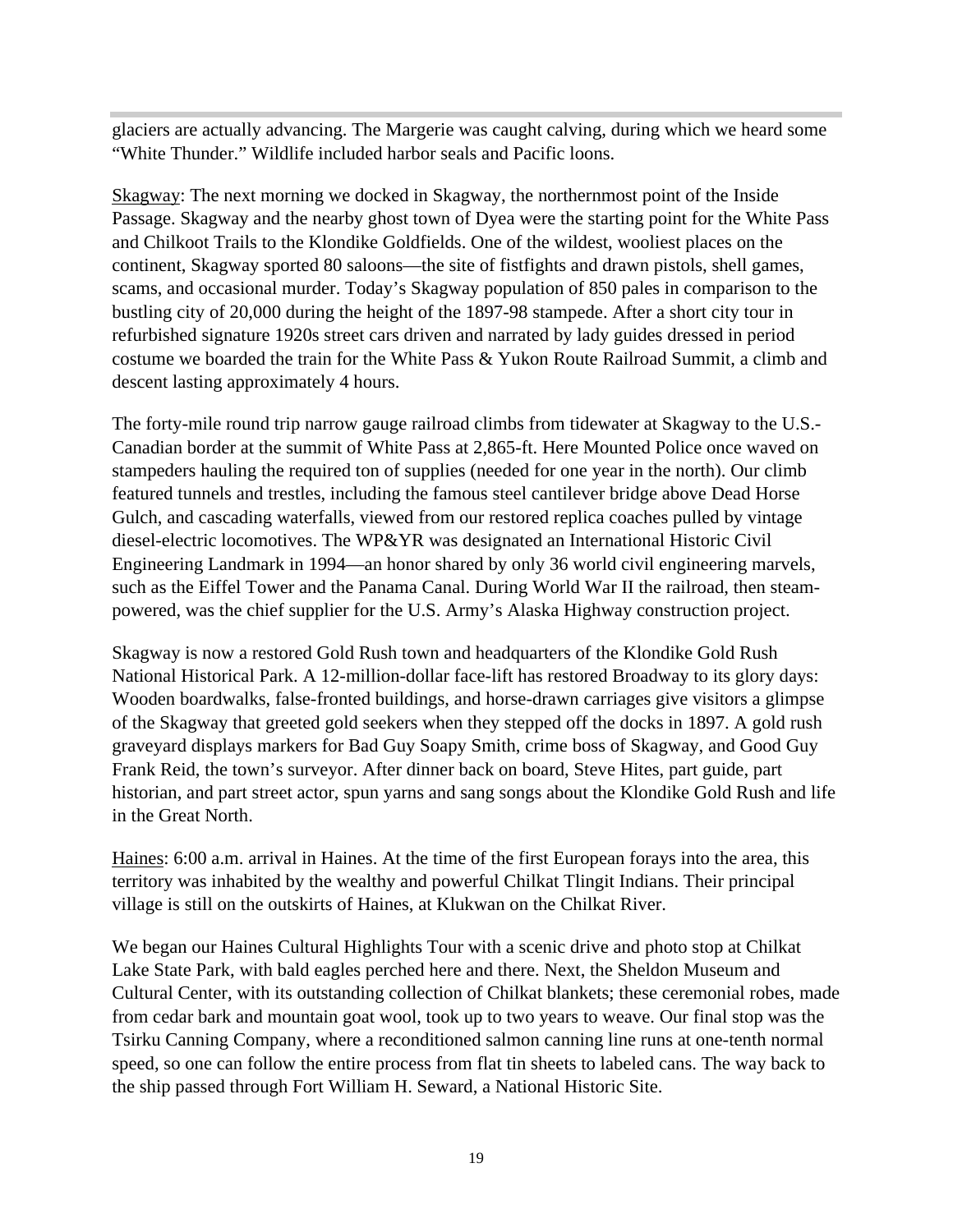Sitka: At 6:30 a.m. the next morning, the *Yorktown Clipper* navigated the Whitestone and Sergius Narrows, and at 9:30 a.m. arrived in Sitka. Sitka is a traditional settlement of the Tlingit Indians. Today it is the only town sited on the outer coast of Southeast Alaska. It became a Russian capital in 1804, when Russians bargained with the local chief for ground to erect a fort. Although it has been in American hands since 1867, Sitka nowadays provides a pleasant blend of Indian, Russian, and American cultures in an unspoiled Alaskan wilderness.

After breakfast, we are off on a tour of Historic Russian America and the Sitka Raptor Center, with our first stop at the latter—basically, a bald eagle hospital. There we learn how their volunteer program deals with injured birds, from capture to rehabilitative care and their hopeful release back into the wild. Following an introductory talk, we view the clinic, gallery, and mews housing the eagles, bald and golden, as well as hawks, owls, and falcons. We then visit the Sitka National Historical Park where, in 1804, the Tlingits fought the white settlers in the Battle of Sitka. The beautifully wooded park contains an impressive collection of Haida and Tlingit totem poles. Our final stop is the Sheldon Jackson Museum. Named after its Presbyterian founder, the Museum, dating from 1890, houses one of the state's finest collection of Eskimo, Aleut and Athabascan weapons, tools, and crafts. A definite *must* for any visitor to Sitka.

After lunch we wander around town, first climbing the many stairs of Castle Hill, on which the transfer of Alaska from Russian control took place in 1867; that is, the site of "Seward's Folly." We also visit Saint Michael's Cathedral, a replica of the 1840s church destroyed by fire in 1966, and a reminder that the Russian Orthodox Church is still an important presence in these parts. Virtually all the icons and other objects of art were rescued during the fire. In the late afternoon the Sitka Tribal Dancers invite the passengers back into town to experience the dance, music, and culture of the Tlingit Indians.

Tracy Arm: Countless waterfalls, turquoise waters, blue icebergs, spectacular tidewater glaciers await us today. After a 1:00 p.m. crossing over Tracy Arm Bar, the former terminal moraine of the Sawyer Glaciers, we enter Tracy Arm, a steep-walled fjord within the Tongass National Forest. Ice floes permitting, we may be treated to grand views of the Sawyer Glaciers, which have retreated 25 miles over the past 250 years (in 2004 alone they retreated fully half a mile).

As we sail up the fjord, a humpback whale crosses our bow at close quarters, and beats the green water with its pectoral fins. Harbor seals are also spotted, reposing on ice floes gliding by. The ice floes are a much deeper blue, due to the ice purity, than we observed in Antarctica. Alas, the floes prove too numerous to allow us to reach the glaciers. (The concern seems to be mainly propeller damage.) Heading back down the fjord, we nudged in towards the "hole in the wall waterfall." Within a couple of feet of the falling water, younger crew members catch glacier runoff water in pitchers off the bow, which we sample in the Lounge.

Home: Wake-up call and breakfast at 4:15 a.m.! We leave Juneau on a very early Alaska flight for the South Forty-Eight, as they say, and on to SFO. It has been an exciting experience, leaving us with wonderful memories.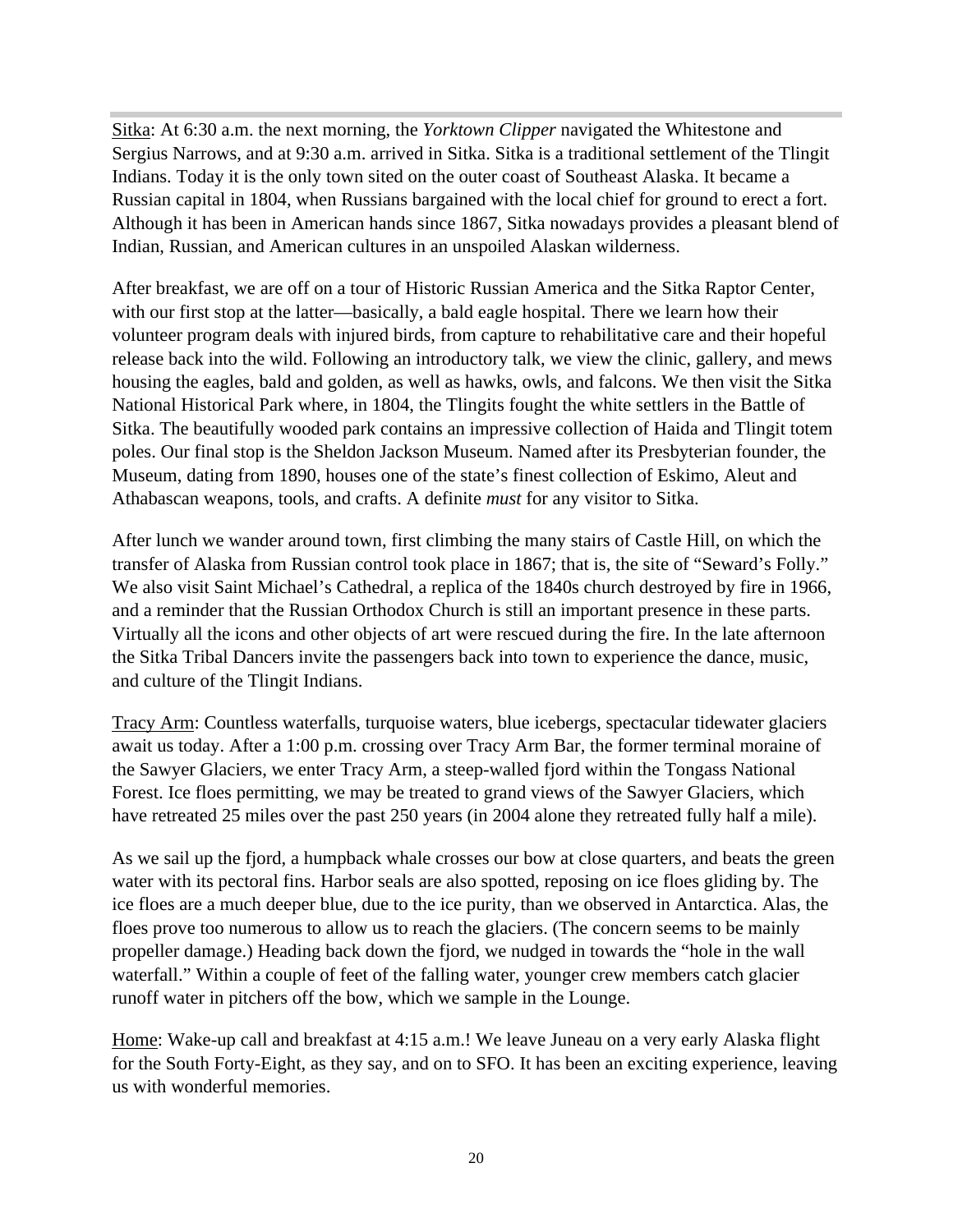## **Trip Reports – V: Around Iceland John Kadyk**

At the San Francisco airport, while waiting in the lounge to board our flight to Reykjavik, Iceland, we listened to a passenger playing an Icelandic version of the violin, played on the lap, and looking like a fiddle with anorexia – very narrow. This was our first contact with Icelandic tradition, and a prelude to learning how very different is Icelandic culture. Ann and I had been suspicious of the reality of this trip, designated as "The Grand Tour", which was being arranged through Icelandair by friends, since it was more than just difficult to get in touch with Icelandair. (Icelandair offers very inexpensive flights to major European cities (e.g. Paris, London), passing through Reykjavik, with no extra cost for a stopover in Iceland. They had only begun non-stop flights to San Francisco a few weeks before our trip, however, and we had great difficulty contacting the appropriate people, settling the details, and coordinating the trip.)

The tour did turn out to be real, with about two dozen of us (including a sizeable French contingent) traveling in a van around the perimeter of Iceland, including much history, many fjords, geysers (spelled "geisirs" and pronounced: "geezers"), fumaroles, and other volcanic activity. At least one large geyser was continuous, although several were intermittent, such as Old Faithful in Yellowstone Park. One spouts much higher than Old Faithful. [The eponym for all geysers, Geisir, has been dormant for years (sigh). (ed)] I suppose the most familiar (to Americans) part of the history is that involving Leif Erikson, who was born in Iceland, although his most famous voyage originated in Greenland. Sometime shortly after 1000 AD, he traveled to North America (Newfoundland), and stayed for about one year, then returned. Other Greenlanders made this same trip soon afterwards. This seems to be indisputably true, since many artifacts exist that were left behind in America by these early travelers. (And so North America was actually discovered by an Icelander.)

Iceland is about the size of Kentucky, and shaped somewhat like an amoeba, with a very irregular coastline, mostly due to glacier-carved fjords. It lies at the northern end of the mid-Atlantic rift, just below the arctic circle, and has been created by the volcanic activity associated with the rift. The geographical location is  $65^{\circ}$  30'  $\pm$  1° north latitude. One small island off the northern coast is actually intersected by the arctic circle (66° 32′), and some of our group took a short flight there just for the novelty. The rift is actually visible in certain areas on the north and south coasts, and much geothermal activity occurs in these regions. The entire island is volcanic in origin, and consists of multiple lava flows, some dating back millions of years, so there is fertile soil covering all but the most recent flows. The higher interior regions, 7000′ at the highest point, are covered with glaciers, and the melting ice and snow results in numerous creeks, rivers, and waterfalls—the flat lava flows allow the meltwater to travel long distances before dropping off a steep cliff, perhaps 200′ high at the termination of a flow; we saw many such, all of which are beautiful, and some are spectacular. We visited the most powerful waterfall in all of Europe, the Dettifoss, but also saw several other large falls, notably Gullfoss, "Iceland's Niagara Falls". Hydroelectric power accounts for about 60% of the electric power, the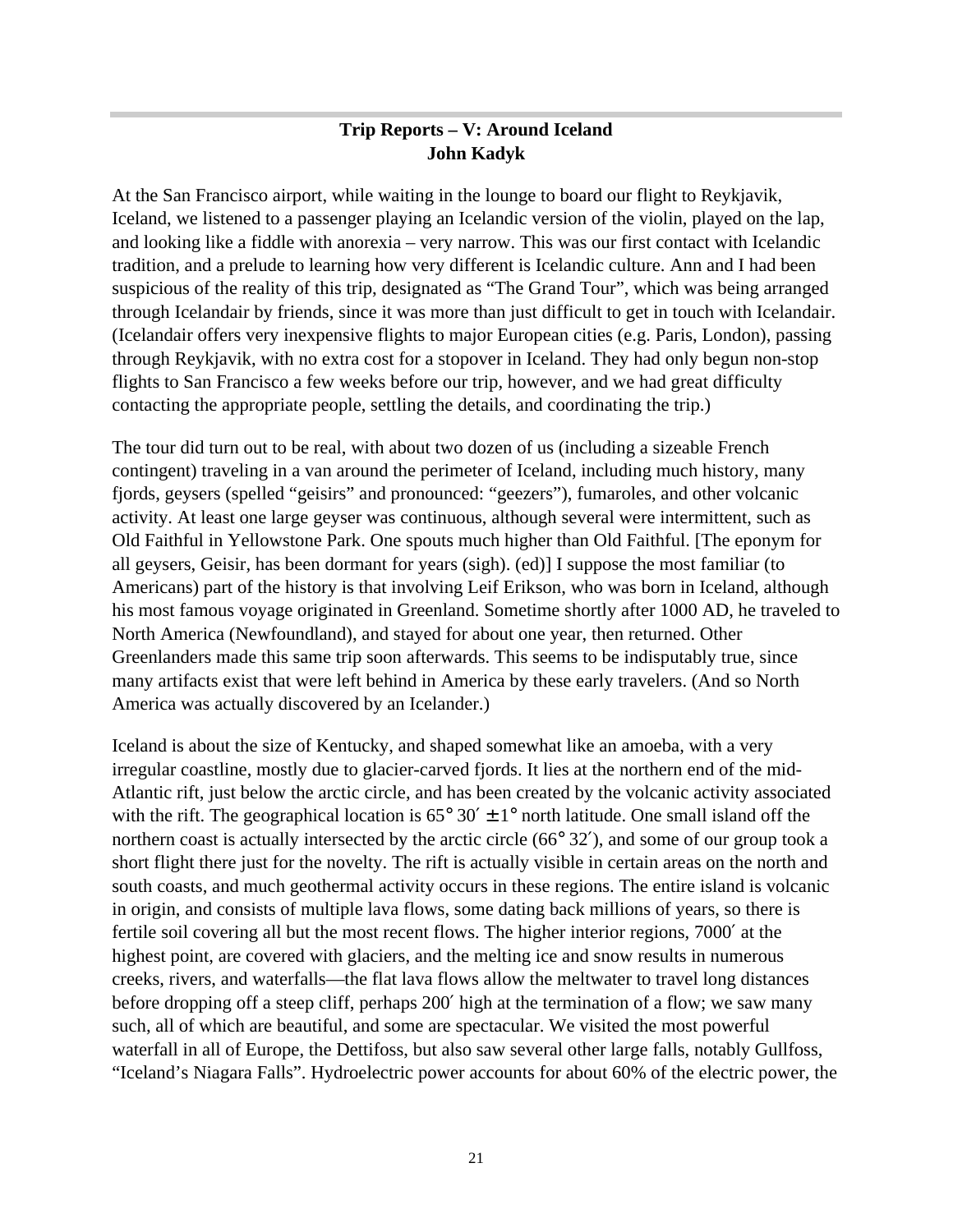remainder being geothermal power. Geothermal heating is also used extensively for building heat. Geothermal "wells" have been drilled, as deep as 10,000 feet.

Our Grand Tour traveled along most of the perimeter of the island, for about 1750 miles, with mostly one-night stops, following many fjords on the northeast and northwest coasts, which were quite beautiful and spectacular. There were many puffins, eider ducks, arctic terns and other native birds. The terns were intent on drawing blood from your scalp if you invaded their territory (some of us got pecked). The morning and evening meals were provided, and were uniformly very good. Our season was close to the summer solstice, so it never got dark, hardly even dim, and most hotels had a set of especially opaque drapes that helped make it "night-time". The weather was generally good, but with some wind and occasional rain, usually ending after short periods. Weather was quite changeable: my watch altimeter indicated that the barometer (inches of mercury) frequently changed by 0.5″ from day-to-day, and was seemingly anticorrelated with the weather: good weather with a low barometer! Temperatures averaged in mid-50's Fahrenheit, though it could be cooler in mornings and evenings. Iceland is one of the few places in the world that keeps Greenwich mean time [not even Greenwich does it any more! (ed)]: seven hours ahead of Pacific Daylight Time.

Icelandic is not closely related to any other European language, except possibly Norwegian, but split off from that language centuries ago; it is called "old Norse". So, like people with other unusual tongues (e. g. Hungarians), the Icelanders learn several other languages, and especially English (or rather American), which is required in school, and nearly everyone speaks without an accent. (Our guide was multilingual, and fluent in French and English, and of course in Icelandic (we heard him conversing in Spanish, and he said he knows German – which I can fully believe).) The capital city is Reykjavik, with a population of about 180,000, about 2/3 of the total Iceland population. [There are more sheep than people in Iceland. (ed)] The city's name means "smoking harbor" referring to the fumaroles that exist in the area. One sees steam vent pipes fuming away throughout the city, and, of course, the heating of buildings there is all geothermal. The residents seem all to be very friendly and honest, and used to overcoming hardships (such as long and cold winters).

The trip was unique and very worthwhile. The population density is small, so everything seemed relaxed (compared to Berkeley). However, there is both modern and traditional culture that is quite impressive, and wonderful museums, cathedrals, etc. And the food is very good, and comes in many ethnicities. It must be said, however, that prices are  $2 - 3$  times what you might expect to pay in our locale. It is easy to spend with abandon, since credit cards are used universally for almost everything, much more so than we are accustomed to.

More information can be obtained from many Iceland tourist Web sites and from Icelandair. A good article on touring Iceland appeared recently, July 17, in the S.F. Chronicle Travel section. Two of the Web URLs mentioned are: www.goiceland.org and www.tourist.reykjavik.is. Happy traveling.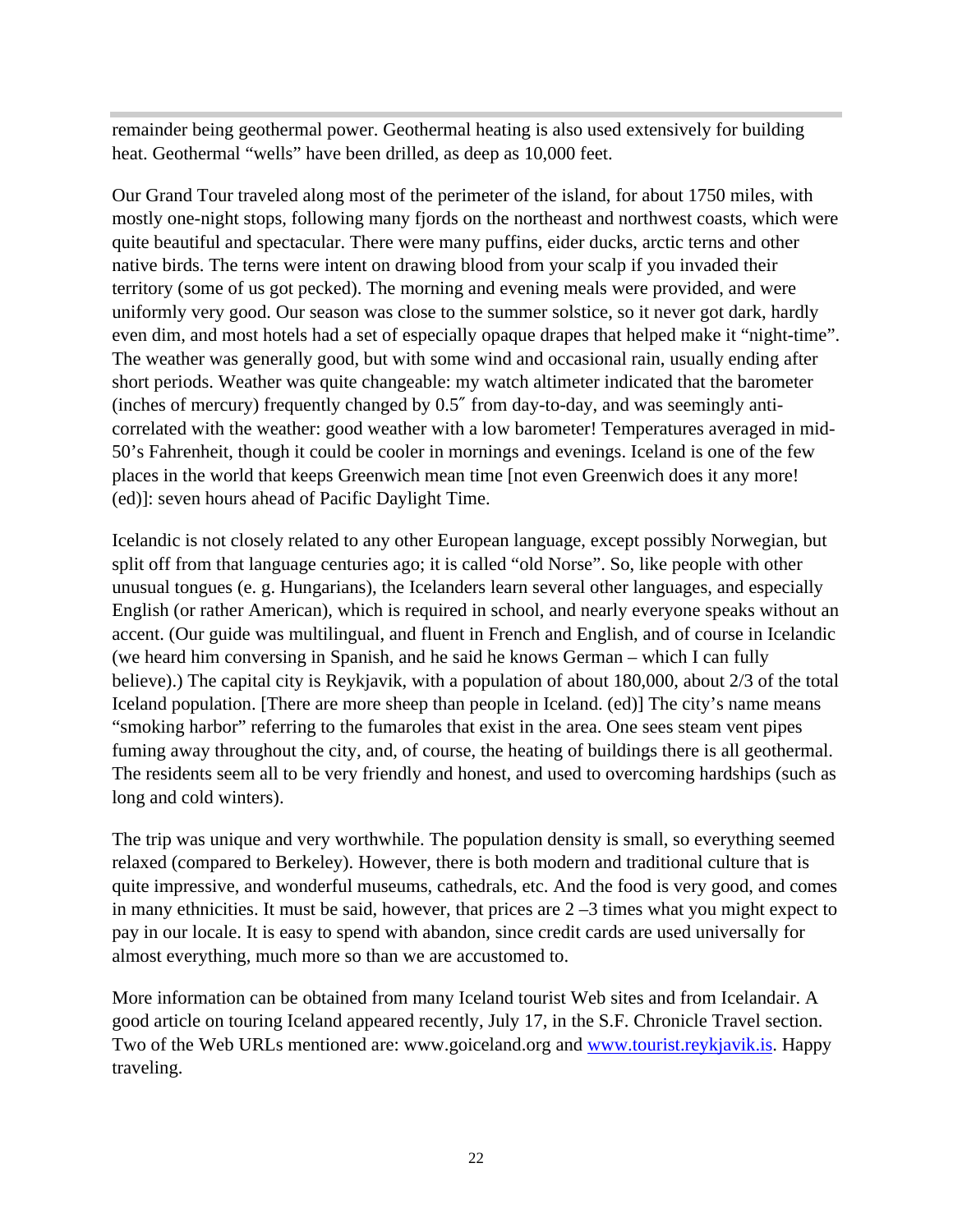#### **In Memoriam**

**Dan Andes Tony Carvalho Charles Hurley Irene Macafee Nahid Namahi Robert L. Thomas Fred Vogelsberg Kurt Wells**

#### **>>WELCOME NEW MEMBERS<<**

**Marge Hutchinson Harry Moitoza**

**John Staples Chin-Fu Tsang**

#### **Renewal Time: Dues due**

For those of you who have not yet done so, it's past time to do so now. Please send your \$12.00 renewal dues for Year 2005 to Bud Larsh, at the address below.

Membership in EX-Ls is open to all past employees of LBL/LBNL. Annual dues are \$12 per family, forgiven during the calendar year of joining for new members, and are now past due for 2005. New members, please include your name, address, and phone number. Also, please include any other information you would like included in the annual membership directory, such as spouse's name, e-mail address, or fax number. Please send your check payable to EX-Ls to

> **Bud Larsh, Treasurer 610 Devonwood Hercules, CA 94547**

| <b>SEE YOU AT THE AUGUST 18 LUNCHEON</b>                                                                            |                        |  |  |  |
|---------------------------------------------------------------------------------------------------------------------|------------------------|--|--|--|
| To:<br><b>Vicky Jared</b><br>4849 John Muir Road<br>Martinez, CA 94553<br>Be sure to make reservations by August 12 |                        |  |  |  |
| <b>From:</b>                                                                                                        |                        |  |  |  |
| $>>$ \$20pp <<<br>I plan to attend the EX-Ls luncheon                                                               | <b>PREPAID</b>         |  |  |  |
|                                                                                                                     |                        |  |  |  |
| <b>Menu Choice(s):</b><br>$\text{Beef}\_\_$<br>Salmon<br>Salad                                                      |                        |  |  |  |
| Please make check payable to EX-Ls                                                                                  | <b>Total Enclosed:</b> |  |  |  |